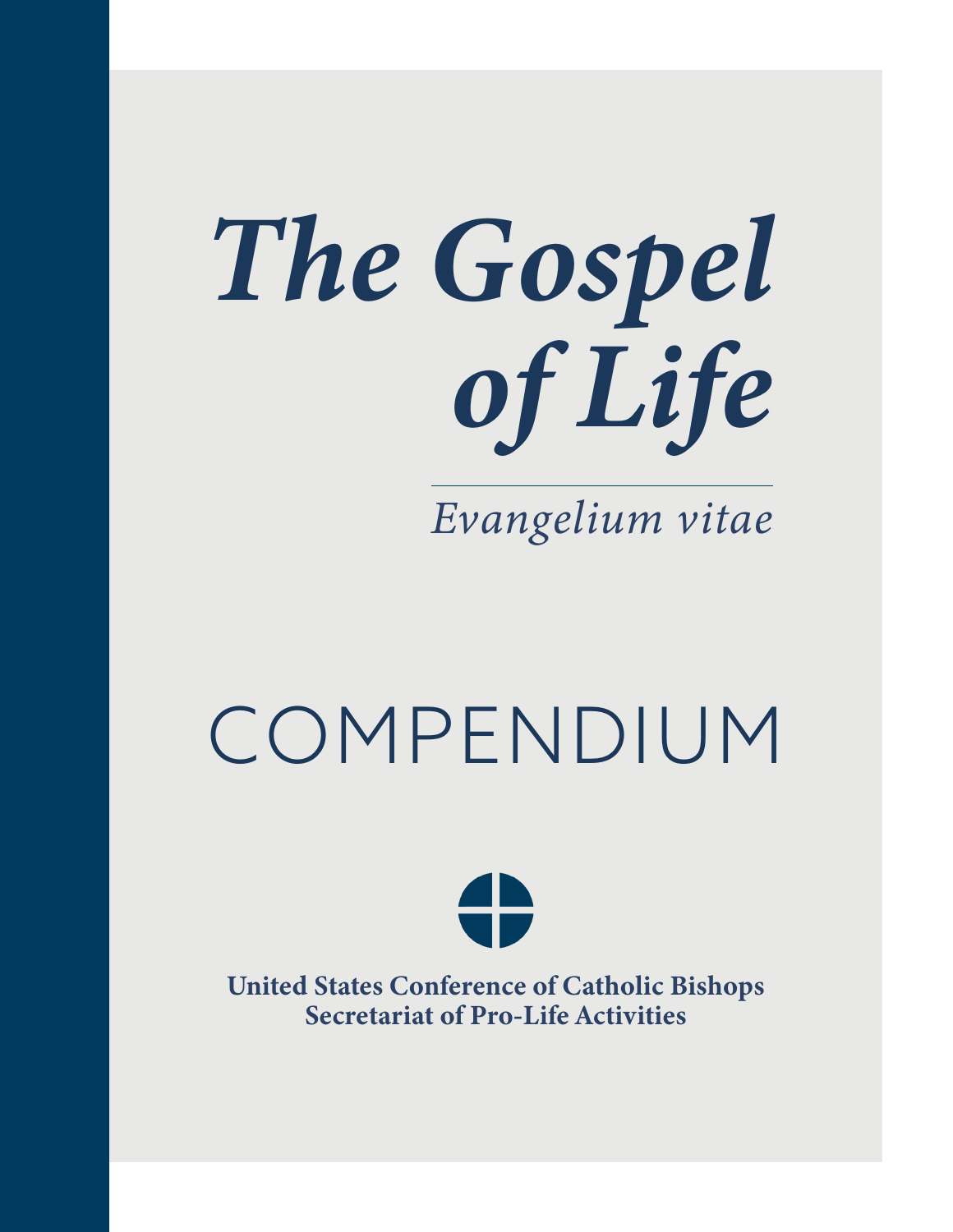## *The Gospel of Life (Evangelium vitae)* COMPENDIUM

*What follows are summaries of each of the 105 numbered paragraphs of* Evangelium vitae*, prepared by USCCB's Secretariat on Pro-Life Activities, to serve as a resource on and introduction to this great encyclical. Most of the italics are added by the Secretariat for emphasis.*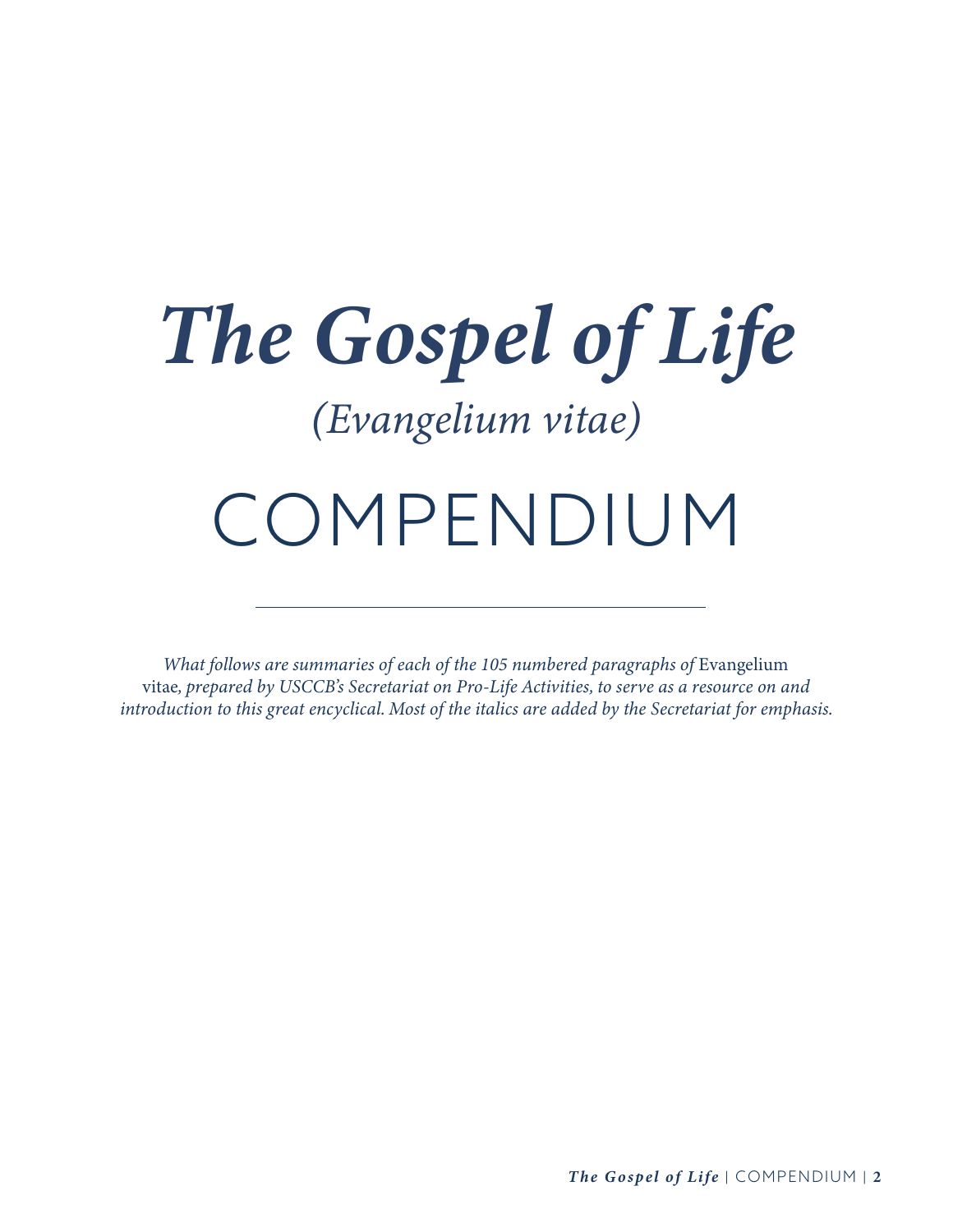## BACKGROUND

Pope St. John Paul II was born Karol Wojtyła in Poland in 1920. The youngest of three children, he faced great suffering, loss, and hardship in his early life. His elder sister had died in infancy, his mother and brother by the time he was 12, and his father when he was only 20. He witnessed firsthand the invasion and occupation of Poland by German forces, the rise of communism, and the scourge of Nazism.

During the Second World War, the young Wojtyla began studying for the priesthood in an underground seminary and was ordained in 1946. He was elected Pope in 1978 and served as the Bishop of Rome until his death on April 2, 2005. His 27-year pontificate is among the longest in the Church's history. As Pope, he visited 129 countries, canonized 482 saints, and wrote 14 encyclicals, including *Evangelium vitae* (*The Gospel of Life*). He was canonized by Pope Francis on April 27, 2014, and his feast day is celebrated on October 22, the anniversary of the inauguration of his pontificate.

The twentieth century witnessed some of the greatest assaults on human dignity in history, including multiple world wars, the Holocaust, and the advance of legalized abortion and euthanasia. Promulgated in 1995, on the eve of a new millennium, Pope St. John Paul II's *Gospel of Life* sought to counter the spread of such unprecedented threats to human life and combat the "culture of death." Despite such grave threats to human life, John Paul II vigorously proclaimed the *good news* of the value, sacredness, and dignity of every human life in every stage and circumstance. His landmark, pro-life encyclical continues to offer prophetic insights for the Church's efforts to build a culture of life and civilization of love.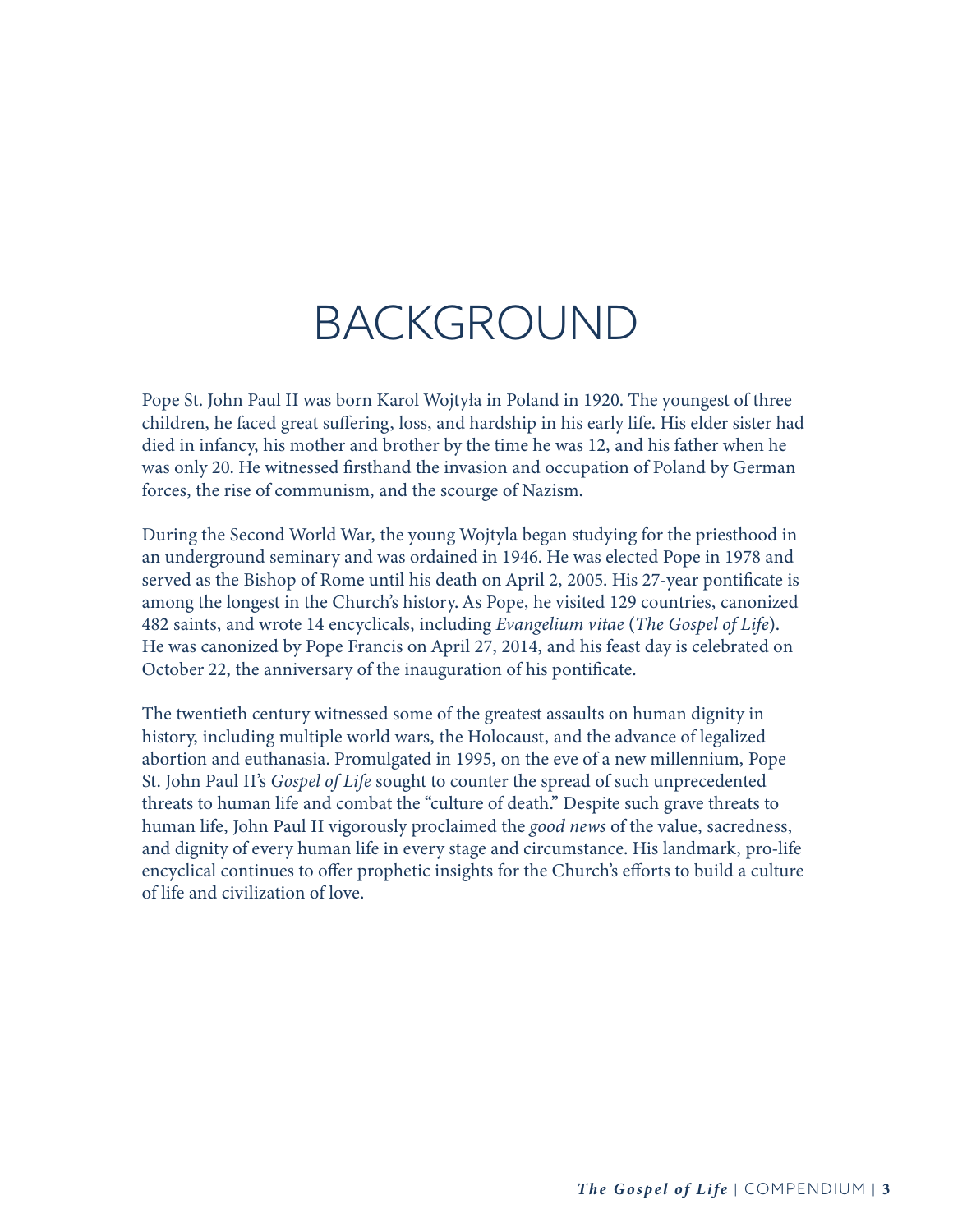## INTRODUCTION

*1*

The Gospel of Life is at the heart of Jesus' saving mission, to be preached as "good news" to all people. In taking on human flesh and coming to Earth, Christ reveals the full meaning of every human birth and the dignity of all human life.

#### *2*

Man is created to share in the very life of God. This eternal destiny reveals the *immeasurable* value of the human person, and the sacredness of earthly life. The dignity of human life from beginning to end can be recognized by every person open to truth and goodness, but Christians are particularly entrusted with its protection. *The Gospel of God's love for man, the Gospel of the dignity of the person and the Gospel of life are a single and indivisible Gospel.*

*3*

Every threat to human life is a threat that Mother Church feels in her very heart. In addition to the ancient scourges of poverty, hunger, disease, violence and war, new threats to human life are emerging on an alarming scale. Whatever is opposed to life itself, violates the integrity of the human person, or insults human dignity poisons human society and is a dishonor to the Creator.

*4*

Today, scientific and technological developments have given rise to new forms of attacks on human dignity. At the same time, there is a new cultural climate developing in which certain crimes against life are justified in the name of the rights of individual freedom. The failure to punish and instead legalize such practices is both a symptom and cause of grave moral decline in our world. Consciences are finding it increasingly difficult to distinguish between good and evil in what concerns the value of human life.

*5*

This encyclical was written in response to a request from the Cardinals that the value and inviolability of human life be reaffirmed with the authority of the Successor of Peter. Just as the Church spoke out against injustices suffered by the working classes a century ago, now she must speak out on behalf of the great multitude of weak and defenceless human beings, unborn children in particular, whose fundamental right to life is being trampled upon. This encyclical is a pressing appeal to every person: *respect, protect, love and serve life, every human life!*

*6*

I pray that the family will always remain the "sanctuary of life,"<sup>1</sup> in accordance with God's plan. All members of the Church are called to offer the world new signs of hope, to work to ensure that justice and solidarity will increase and that a new culture of human life will be affirmed, for the building of an authentic civilization of truth and love.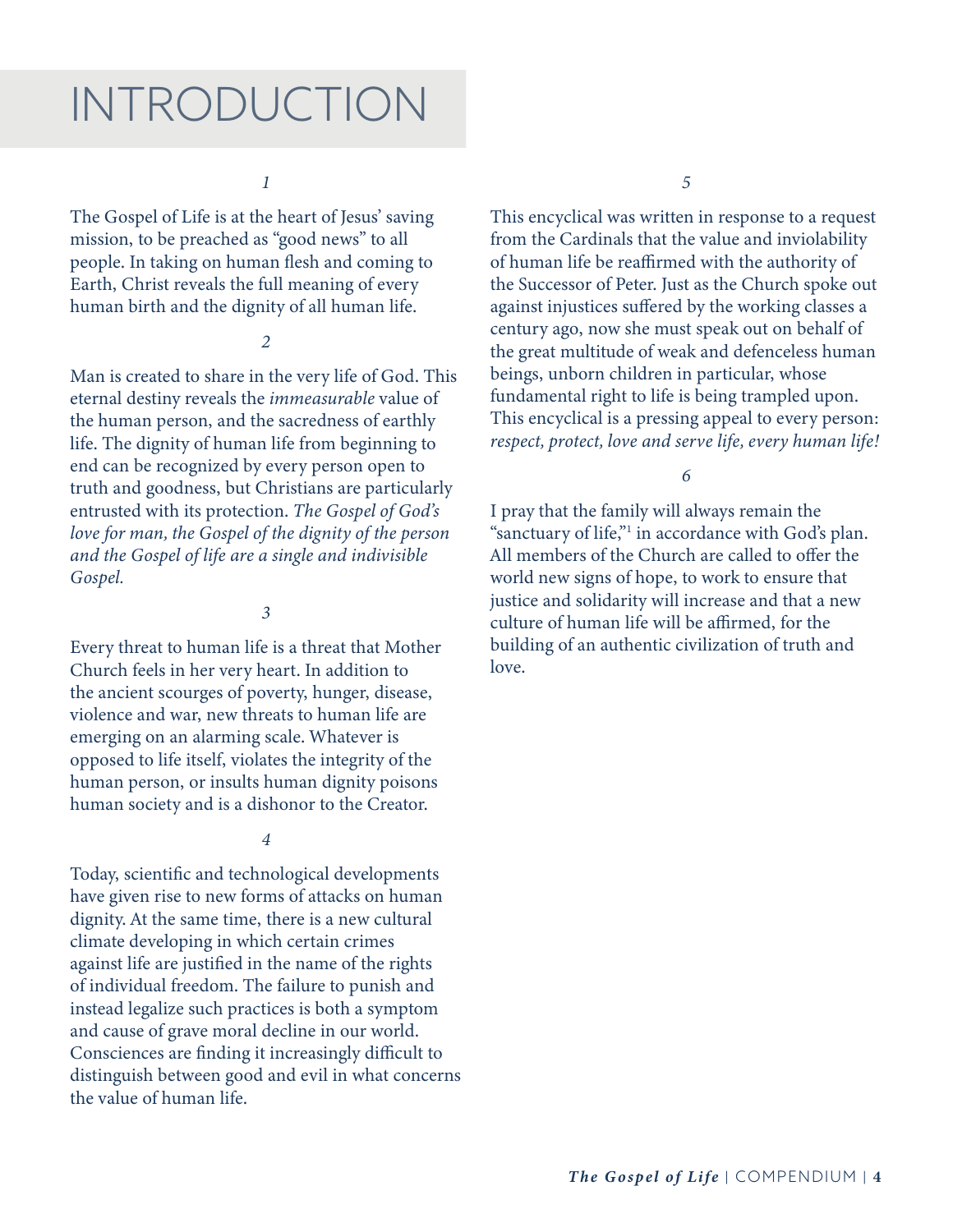## CHAPTER 1

### THE VOICE OF YOUR BROTHER'S BLOOD CRIES TO ME FROM THE GROUND

Present-Day Threats to Human Life

#### *"Cain rose up against his brother Abel, and killed him" (Gen 4:8): the roots of violence against life*

*7*

God did not make death, but rather created man in his image for a destiny of full and perfect life. Death came into the world as a result of the devil's envy (cf. *Gen* 3:1,4-5) and the sin of our first parents (cf. *Gen* 2:17, 3:17-19). The first murder occurred violently in the killing of Abel by his brother Cain.

[This biblical account can be found in *Gen* 4:2-16.]

*8*

In freedom, Cain chose to give into the temptations of envy and anger, killing his own brother. Every murder is similarly a violation of the *"spiritual" kinship* uniting mankind in one family. This killing at the dawn of human history is a sad witness of how evil spreads with amazing speed. Cain refuses to accept responsibility for his sin with the question, "Am *I* my brother's keeper?" (*Gen* 4:9). This pattern continues throughout human society today as ideologies try to justify and disguise the most atrocious crimes.

#### *9*

The blood of Abel cries out for justice. God cannot leave such a crime unpunished. Life belongs to God alone; therefore, *whoever attacks human life, in some way attacks God himself*. Yet paradoxically, God is merciful even when he punishes—*for not even a murderer loses his personal dignity*. God protects Cain from those seeking revenge, desiring not his death, but rather his *conversion*.

*10*

God's question to Cain, "What have you done?" (*Gen* 4:10), is also addressed to the people of today, for human history has been marked by attacks on life. Some threats come from nature itself, but are made worse by culpable indifference and negligence. Others are of human origin, such as murder, war, poverty, and malnutrition.

#### *11*

Another category of attacks specifically threaten life at its earliest and at its final stages, striking at the time of life's greatest frailty when it lacks any means of self-defense. Often such attacks are no longer considered crimes, but instead assume the nature of "rights." A profound crisis of culture has created scepticism about the foundations of knowledge and ethics. In a complex society, people are often left alone with their problems, which include situations of acute poverty and instances of violence, especially against women. The value of life can today undergo an "eclipse."

#### *12*

We are faced with a "structure of sin" that is characterized by the emergence of a culture that denies solidarity and that in many cases takes the form of a "culture of death." A society increasingly concerned with efficiency leads to *a war of the powerful against the weak*. Any life that requires greater care or attention comes to be seen as useless and an intolerable burden. A "*conspiracy against life*" is unleashed. This conspiracy distorts personal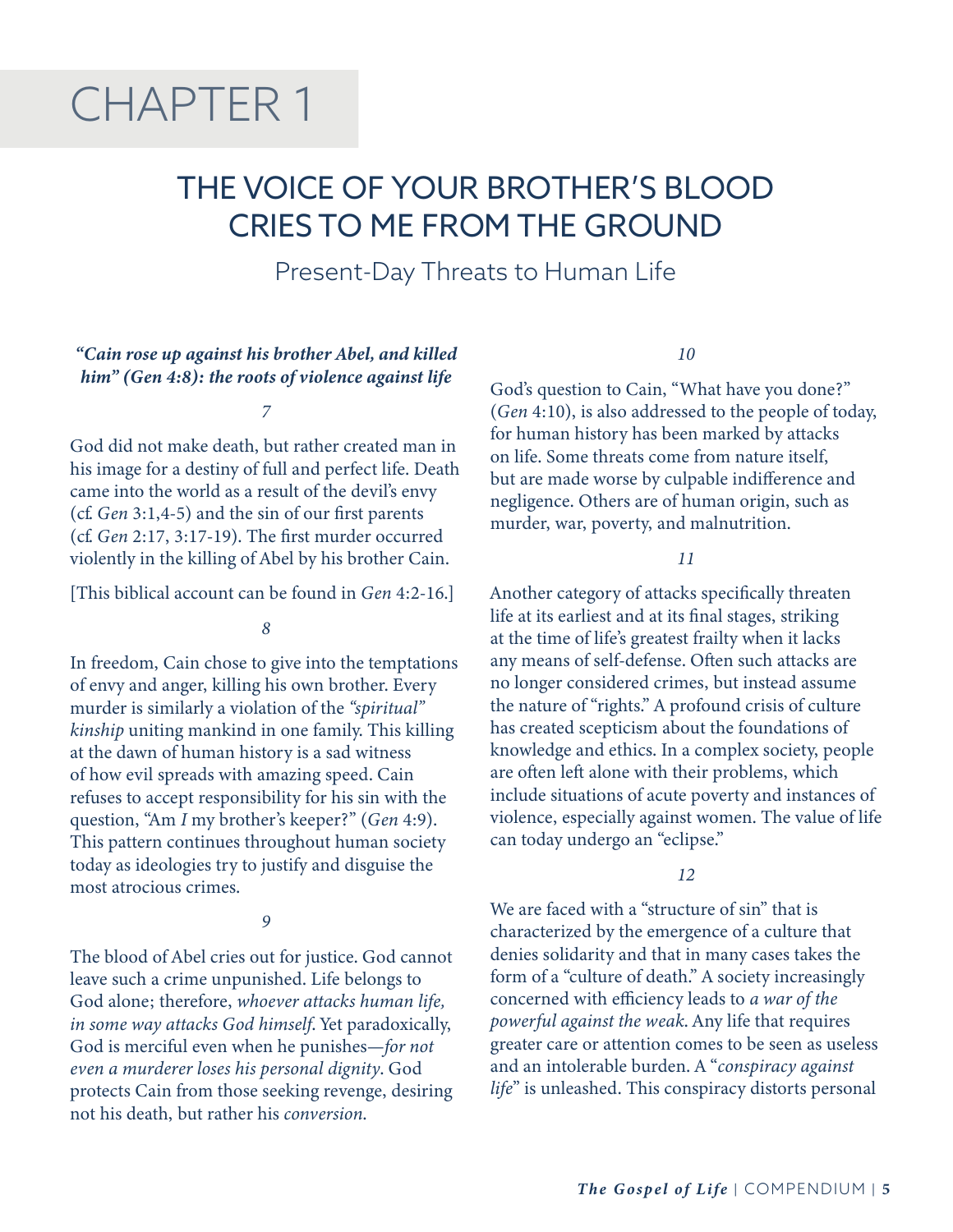and family relationships, as well as those between peoples and nations.

*13*

Although *specifically different* evils, contraception and abortion are often closely connected as fruits of the same tree. It is true that in many cases contraception and even abortion are practised under the pressure of real-life difficulties, which nonetheless can never exonerate from striving to observe God's law fully. Still, in very many instances, both practices are rooted in a hedonistic mentality unwilling to accept responsibility in matters of sexuality with a self-centered concept of freedom that regards procreation as an obstacle to personal fulfilment. The life that could result from a sexual encounter becomes an enemy to avoid at all costs. Abortion therefore becomes the only possible decisive response to failed contraception, according to this tragically flawed logic. Additionally, some contraceptive products actually act as abortifacients.

#### *14*

While various techniques of artificial reproduction may appear to be at the service of life, such practices actually introduce new threats. These techniques are morally unacceptable, first of all, because they separate procreation from the conjugal act. Furthermore, the "spare embryos" are either destroyed or used for research. Prenatal diagnoses can be helpful in identifying medical treatments needed by a child in the womb, but all too often become opportunities for proposing and procuring eugenic abortions in the case of illness or handicap. There are alarming proposals that extend this logic to justify infanticide.

#### *15*

Serious threats also hang over the incurably ill and the dying. There is a temptation to resolve the problem of suffering—sadly considered meaningless and the epitome of evil—by hastening death. While often stemming from a false understanding of compassion, euthanasia is a misguided response to suffering. There exists

in contemporary culture a certain Promethean attitude which leads people to think that they can control life and death by taking the decisions about them into their own hands. Euthanasia is sometimes justified by the utilitarian motive of avoiding costs.

#### *16*

Demographic considerations are also being used to justify further attacks on human life. Birthrates are disturbingly declining or collapsing in rich, developed countries, while poorer nations generally have high rates of population growth. Instead of forms of global intervention at the international level, such as serious family policies, programmes of cultural development and of fair production and distribution of resources, however, anti-birth policies are being forced on developing nations.

#### *17*

Attacks on life are spreading in extent and in high numbers. Moreover, they receive widespread and powerful support from a broad consensus on the part of society, from widespread legal approval and the involvement of certain sectors of health-care personnel. We are faced by an objective "conspiracy against life," involving even international institutions that, with the assistance of mass media, are engaged in encouraging and carrying out campaigns to make contraception, sterilization, and abortion widely available.

#### *"Am I my brother's keeper?": a perverse idea of freedom*

#### *18*

 There is a disturbing tendency to interpret crimes against life as *legitimate expressions of individual freedom, to be acknowledged and protected as actual rights*. It is a surprising contradiction that, precisely in an age when the inviolable rights of the person are solemnly proclaimed and the value of life publicly affirmed, the right to life is being denied, especially at the more significant moments of existence: life and death. Such attacks directly violate respect for human life and represent a *direct threat to the entire culture of human rights*.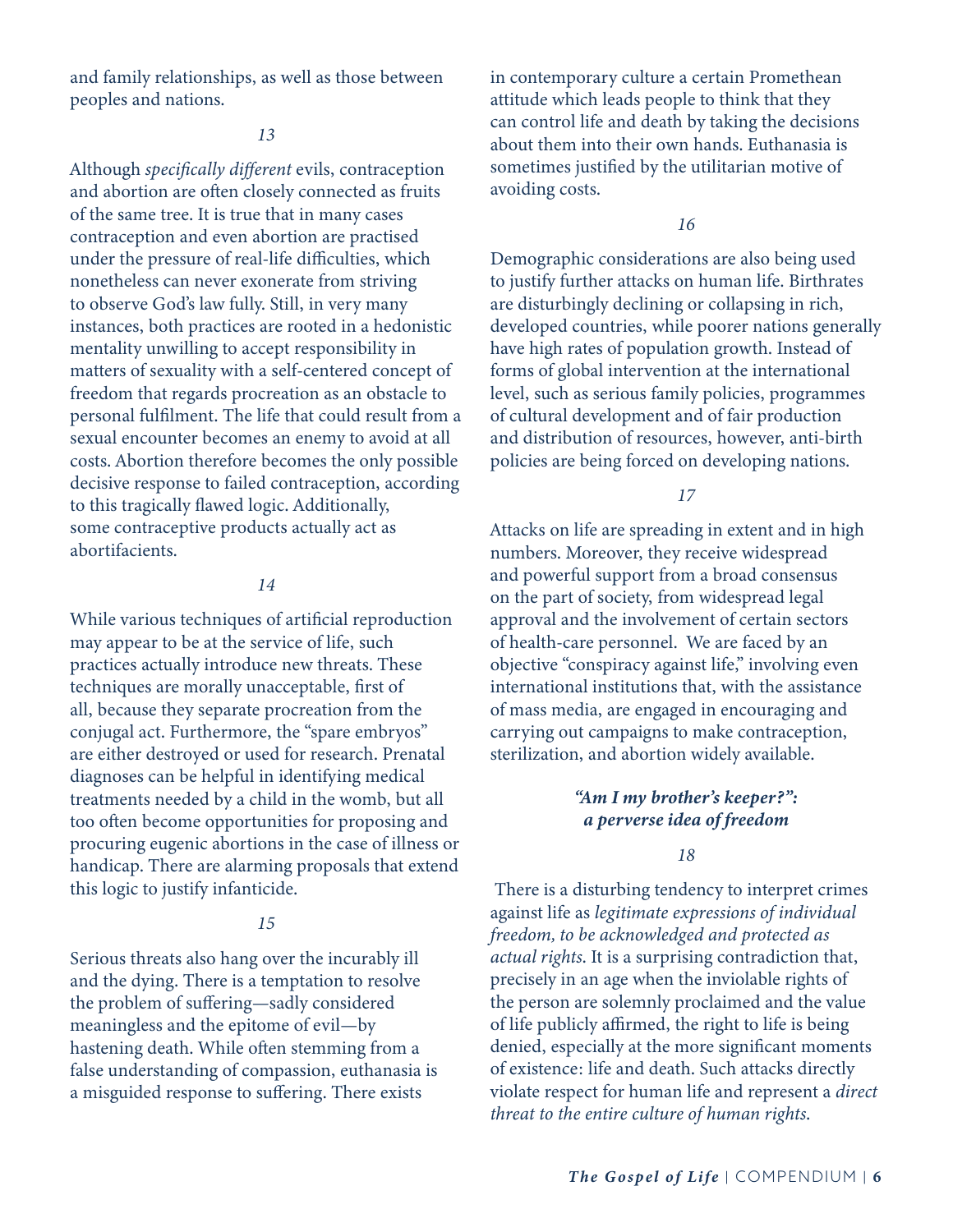The roots of this remarkable contradiction begin with a cultural mentality that carries the concept of subjectivity to an extreme and even distorts it, and that recognizes as a subject of rights only the person who enjoys full or at least incipient autonomy*.* This mentality also tends to *equate personal dignity with the capacity for verbal and explicit communication*. There is no place for anyone who is radically dependent on the other and can communicate only through the silent language of a profound sharing of affection, such as the unborn and the dying. Such denials of human rights are also rooted in a *notion of freedom* that exalts the individual in an *absolute* way, giving no place to solidarity or service to others. Every man is indeed his "brother's keeper," because God entrusts us to one another. When freedom is stripped of its inherently *relational*  dimension, it loses its original meaning. Freedom no longer exists when it fails to recognize and respect its connection with objective and universal truth.

#### *20*

 This view of freedom *leads to a serious distortion of life in society.* When the promotion of the self is understood in terms of absolute autonomy, society becomes a mass of individuals placed side by side, each trying to make his own interests prevail. There is no reference to a truth binding on everyone and relativism reigns. Having lost its foundation, the "right" ceases to be a right and becomes subject to the will of the stronger. Democracy effectively moves towards a form of totalitarianism, where a tyrant State arrogates to itself the right to dispose of the life of the weakest in the name of a public interest which is really nothing but the interest of some. The process leading to the *breakdown of a genuinely human co-existence* and the *disintegration of the State* itself has already begun.

#### *"And from your face I shall be hidden" (Gen 4:14): the eclipse of the sense of God and of man*

#### *21*

The deepest roots of the struggle between the "culture of life" and the "culture of death," lie in *the eclipse of the sense of God and of man,* typical of a social and cultural climate dominated by secularism. There is a vicious cycle. When the sense of God is lost, there is a tendency to lose the sense of man, of his dignity and his life. In turn, the systematic violation of the moral law, especially in the matter of respect for human life and its dignity, progressively darkens our capacity to discern God's living and saving presence.

#### *22*

When God is forgotten, the creature itself becomes unintelligible. Man no longer grasps the transcendent character of his existence, and is reduced to being a "thing." Life is no longer viewed as a gift from God entrusted to his care, but instead becomes a possession to be controlled and manipulated. *Once all reference to God has been removed, the meaning of everything else becomes profoundly distorted.* Nature is reduced to being "matter," and is subjected to every kind of manipulation. By living as if God did not exist, man not only loses sight of the mystery of God, but also of the mystery of the world and the mystery of his own being.

#### *23*

This eclipse of the sense of God and of man leads to a *practical materialism*, which breeds individualism, utilitarianism, and hedonism. The values of *being* are replaced by those of *having*. One's own material well-being is paramount, at the impoverishment of the interpersonal and spiritual dimensions of life. The body is reduced to pure materiality, a complex of organs, functions, and energies to be used according to the criteria of pleasure and efficiency. In the materialistic perspective, the criterion of personal dignity is replaced by the criterion of efficiency, functionality,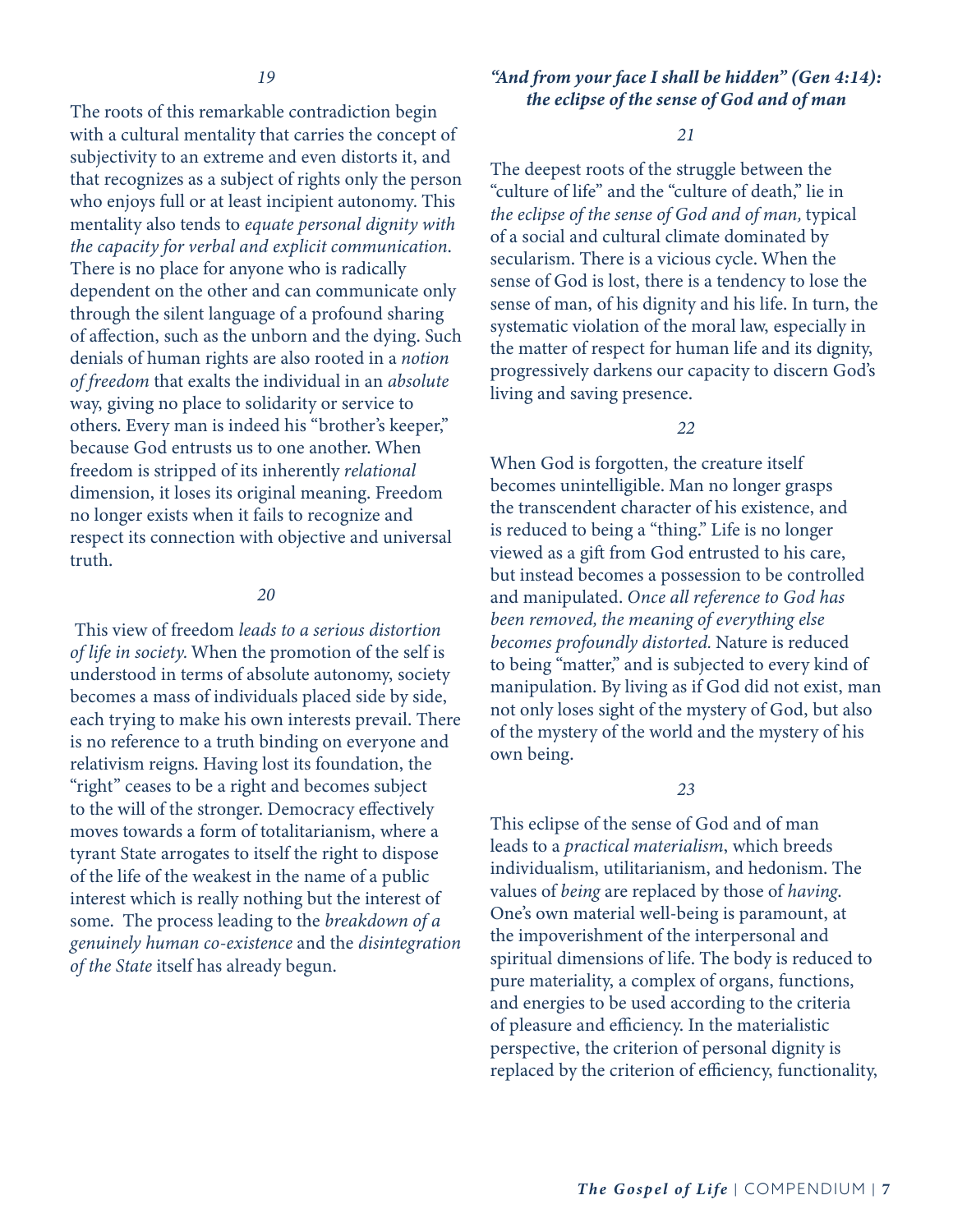and usefulness: others are considered not for what they *are*, but for what they *have, do*, and *produce*.

*24*

The eclipse of the sense of God and man is taking place first of all in the moral conscience of the individual, but also in the moral conscience of society, which encourages the culture of death. Today, the moral conscience, both individual and social, is in danger of confusion between good and evil, precisely in relation to the fundamental right to life. When conscience, this bright lamp of the soul (cf. *Mt* 6:22-23), calls "evil good and good evil" (*Is* 5:20), it is already on the path to the most alarming corruption and the darkest moral blindness. Yet all the conditioning and efforts to enforce silence fail to stifle the voice of the Lord echoing within every person. In this sanctuary, a new journey of love, openness, and service to life can begin.

#### *" You have come to the sprinkled blood" (cf. Heb 12: 22, 24): signs of hope and invitation to commitment*

#### *25*

The blood of Christ, while it reveals the grandeur of the Father's love, *shows how precious man is in God's eyes and how priceless the value of his life*. It reveals to man that his greatness, and therefore his vocation, consists in *the sincere gift of self*. It is from Christ's blood that all draw *the strength to commit themselves to promoting life*. His blood is *the most powerful source of hope* and the foundation of the *absolute certitude that in God's plan life will be victorious*.

#### *26*

Despite our societies being strongly marked by the culture of death, there are many positive signs that point to life's ultimate victory. Among these positive signs are: *married couples* ready to accept children as a gift; *families* willing to accept abandoned children, handicapped persons, and elderly people left alone; *centers* that offer support to mothers facing difficulties and the temptation to abort; and

*medical advances* that offer care to the unborn, the sick, and the suffering.

*27*

*Movements to raise social awareness in defense of life* have sprung up in many parts of the world. Furthermore, we witness *daily gestures of sacrifice and unselfish care* in families, hospitals, orphanages, and homes for the elderly. Guided by the example of the Good Samaritan (cf. *Lk* 10:29-37), the Church continues to lead the way in providing charitable help, contributing to a "civilization of love and life." Other signs of hope *include growing public opposition to war* and *the death penalty*, greater attention to concerns of *quality of life* and *ecology*, and the *reawakening of ethical reflection on issues affecting life*.

#### *28*

We find ourselves in the midst of a battle between a culture of life and a culture of death. We are all involved in it, with the inescapable responsibility of *choosing to be unconditionally pro-life*. The choice for life reaches its full religious and moral meaning when it flows from, is formed by, and is nourished by *faith in Christ*. With the light and strength of this faith, the Church is becoming more aware of the grace and responsibility of proclaiming, celebrating, and serving the *Gospel of life*.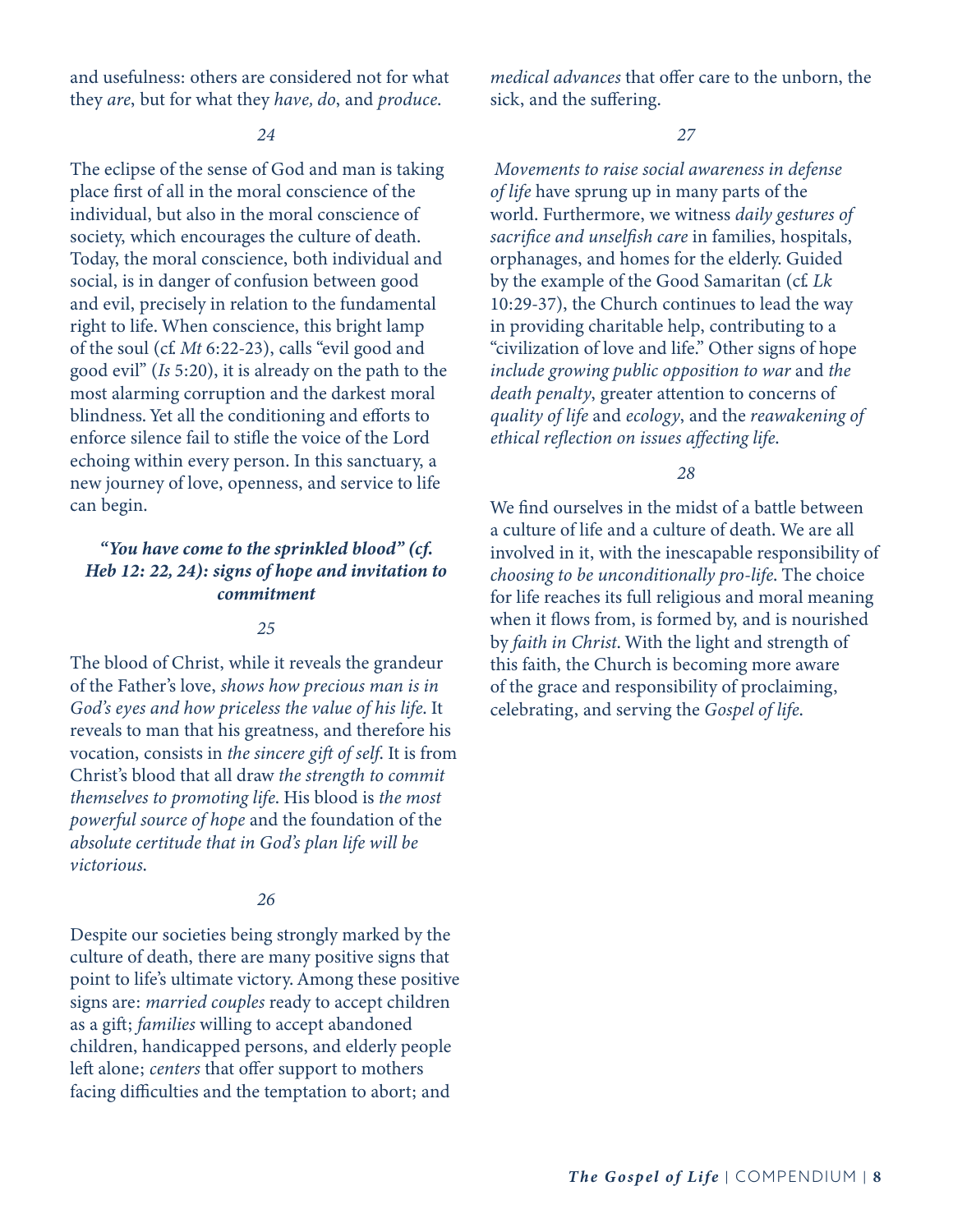## CHAPTER 2

#### I CAME THAT THEY MAY HAVE LIFE

The Christian Message Concerning Life

#### *"The life was made manifest, and we saw it (1 Jn 1:2): with our gaze fixed on Christ, "the Word of life"*

#### *29*

Faced with countless threats to human life, one can feel overwhelmed by sheer powerlessness. During such times, the People of God is called to profess its faith in Jesus. The *Gospel of life* is not simply a reflection on life or merely a commandment to change society. The *Gospel of life* is something *concrete* and *personal*, for it consists in the proclamation of *the very person of Jesus*. Through the words, actions, and person of Christ, we are given the possibility of knowing the complete truth concerning the value of human life. In Jesus, the *Gospel of life* is definitively proclaimed and fully given. This Gospel can be known in its essential traits by human reason, having been written on the heart of every man and woman and echoing in every conscience.

#### *30*

With our attention fixed on the Lord, we wish to meditate anew on the *Gospel of life*. In Jesus, the "Word of life", God's eternal life is thus proclaimed and given. Thanks to this proclamation and gift, our physical and spiritual life acquires its full value and meaning, for God's eternal life is the end to which our living in this world is directed and called.

#### *"The Lord is my strength and my song, and he has become my salvation" (Ex 15:2): life is always a good*

*31*

The fullness of the Gospel message about life was prepared for in the Old Testament. In the events of the Exodus, Israel discovered the preciousness of its life in the eyes of God. The Lord reveals himself to Israel as its Savior, with the power to ensure a future to those without hope. Freedom from slavery meant the gift of an identity, the recognition of an indestructible dignity, and *the beginning of a new history, in which discovery of God and discovery of self go hand in hand*. Through the Exodus experience, Israel learns to turn to God with renewed trust whenever its existence is threatened. In coming to know the value of its own existence as a people, Israel grows in its *perception of the meaning and value of life itself*. The problem of suffering challenges faith and puts it to the test. But even when the darkness is deepest, faith points to a trusting and adoring acknowledgment of the "mystery": "I know that you can do all things, and that no purpose of yours can be thwarted" (Job 42:2).

#### *"The name of Jesus***…** *has made this man strong" (Acts 3:16): in the uncertainties of human life, Jesus brings life's meaning to fulfillment*

#### *32*

The experience of the people of Israel is renewed in the experience of all the "poor" who meet Jesus of Nazareth. As God reassured Israel in the midst of danger, so now the Son of God proclaims to all who feel threatened that their lives, too, are a good to which the Father's love gives meaning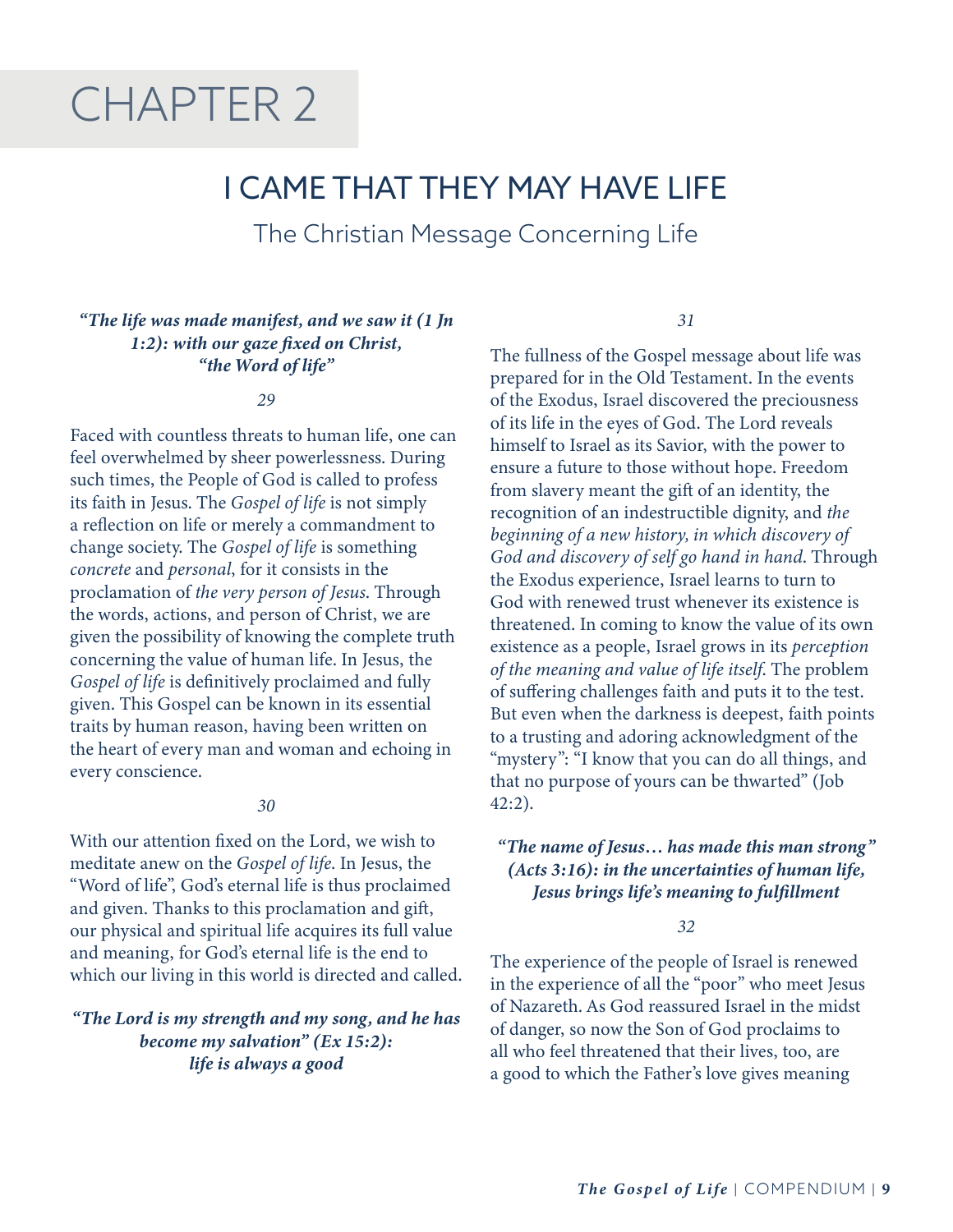and value. All who suffer because their lives are in some way "diminished," hear from Jesus the good news of God's concern for them; their lives are a gift carefully guarded in the hands of the Father. Proclaiming Christ, the Church is the bearer of a message of salvation that resounds amid the hardships and poverty of human life. By faith in Jesus, life that lies abandoned and cries out for help regains self-esteem and full dignity.

#### *33*

Jesus' own life was marked by a dialectic between the experience of the uncertainty of human life and the affirmation of its value. Life's contradictions and risks were fully accepted by Jesus as he shared in the lowliest and most vulnerable conditions of human life. Jesus lived this poverty right up to the culminating moment of the Cross. It is precisely *by his death that Jesus reveals all the splendor and value of life*, inasmuch his sacrifice on the Cross becomes the source of new life for all people. *Truly great must be the value of human life if the Son of God has taken it up and made it the instrument of the salvation of all humanity!*

#### *"Called* **…** *to be conformed to the image of his Son" (Rom 8:28-29): God's glory shines on the face of man*

#### *34*

Life is always a good. This is an instinctive perception and a fact of experience. Why is life a good? This question is found everywhere in the Bible. Man, though formed from dust, *is a manifestation of God in the world, a sign of his presence, a trace of his glory* (cf. *Gen* 1:26; *Ps* 8:6). Man has been given a *sublime dignity*, based on the intimate bond which unites him to his Creator: in man there shines forth a reflection of God himself. The Book of Genesis affirms this value when it places man at the *summit* of all God's creation. Only the creation of man is presented as the result of a special decision on the part of God, a deliberation to establish a *particular and specific bond with the Creator*. The life which God offers to man *is a gift by which God shares something of himself with his* 

*creature*. Among all visible creatures, only man is capable of knowing and loving his Creator.

#### *35*

The Yahwist account of creation speaks of a divine breath that is breathed into man so that he may come to life. Because man is made by God and bears within himself a lasting imprint of God, he is naturally drawn to God. As St. Augustine expressed, "You have made us for yourself, O Lord, and our hearts are restless until they rest in you."2 Similarly, the Psalmist wonders, "What is man that you are mindful of him, and the son of man that you care for him?" (*Ps* 8:4). Compared to the vastness of the universe, man is very small, and yet, this very contrast reveals his greatness.

#### *36*

Sadly, God's marvelous plan was marred by the appearance of sin in history. Through sin, man rebels against his Creator and ends up by worshipping creatures. As a result, man not only deforms the image of God in himself, but is tempted to offenses against God's image in others. When *God* is not acknowledged *as God*, the profound meaning of man is betrayed and communion between people is compromised. However, at the coming of Christ in human flesh, God's image shines forth anew and is revealed in its fullness. The plan of life given to the first Adam finds at last its fulfilment in Christ. In contrast to the disobedience of Adam, the redemptive obedience of Christ is the source of grace poured upon the human race, opening wide to everyone the gates of the kingdom of life. All who commit themselves to Christ are given the fullness of life: the divine image is restored, renewed, and brought to perfection in them.

#### *" Whoever lives and believes in me shall never die" (Jn 11:26): the gift of eternal life*

*37*

The life that the Son of God came to give to human beings cannot be reduced to mere existence in time, but consists in being begotten of God and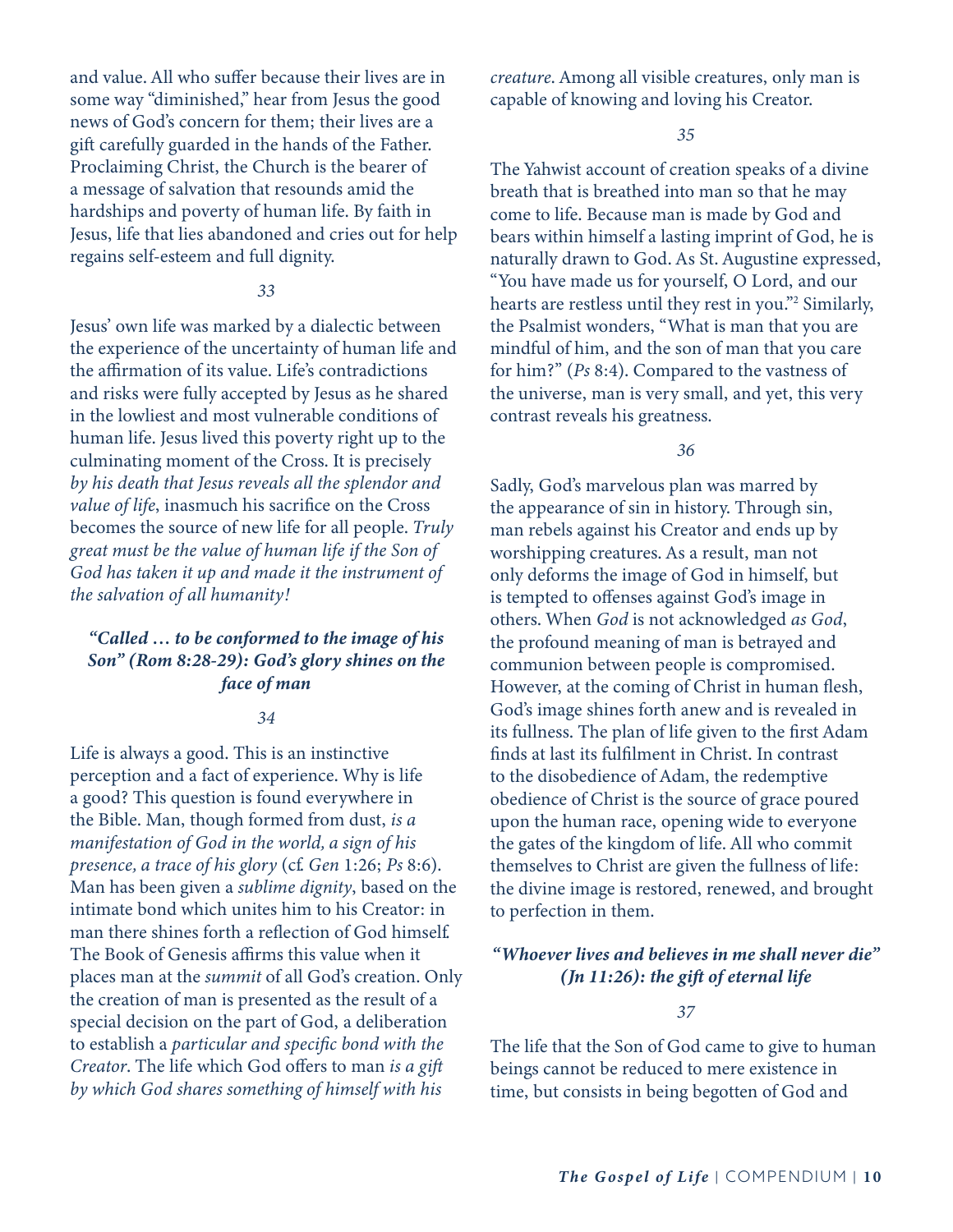sharing in the fullness of his love. The life which Jesus promises is "eternal" because it is a complete sharing in the life of the Eternal One. To know God and his Son is to accept the mystery of the loving communion of the Father, Son, and Holy Spirit into one's own life. That life even now is open to eternal life because it shares in the life of God.

#### *38*

Eternal life is therefore the life of God himself and at the same time the *life of the children of God*. Here the Christian truth about life becomes most sublime. *The dignity of this life is linked not only to its beginning, to the fact that it comes from God, but also to its final end, to its destiny of fellowship with God in knowledge and love of him.* This reality has immediate consequences for human life in its earthly state. Although man instinctively loves life because it is a good, this love will find further inspiration and strength, and new breadth and depth, in the divine dimensions of this good. For earthly life can be the "place" where God makes himself *known*, where we encounter God and enter into communion with him.

#### *"From man in regard to his fellow man I will demand an accounting" (Gen 9:5): reverence and love for every human life*

#### *39*

The life of man comes from God; it is his gift, his image and imprint, a sharing in his breath of life. *God* therefore *is the sole Lord of this life*: man cannot do with life as he wills. Both human life and death are in the hands of God alone: "In his hand is the life of every living thing and the breath of all mankind" (*Job* 12:10). However, God does not exercise his power in an arbitrary or threatening way, but rather as part of his *care and loving concern for his creatures*. God's hands are like the loving hands of a mother who accepts, nurtures, and takes care of her child. For, "God did not make death, and he does not delight in the death of the living. For he created all things that they might exist" (*Wis* 1:13-14).

The sacredness of life gives rise to its inviolability, written in man's conscience from the beginning. Man is always reminded of the inviolability of life as something that does not belong to him, because it is the property and gift of God the Father. The commandment regarding life's sacredness is at the heart of the covenant that God makes with Moses on Mount Sinai (cf. *Ex* 34:28) as God commands Israel: "You shall not kill" (*Ex* 20:13). Israel's sense of the value of life culminates in the positive commandment: "You shall love your neighbor as yourself" (*Lev* 19:18). This message will be brought to perfection in the New Testament.

#### *41*

The Sermon on the Mount expounds on God's commandment to value life: "I say to you that everyone who is angry with his brother shall be liable to judgment" (*Mt* 5:21-22). By both his words and actions, Jesus further unveils the positive requirements of the commandment regarding the inviolability of life. While these requirements were already present in the Old Testament's calls to protect life when it is weak or threatened including foreigners, widows, orphans, the sick, and the poor, with Jesus these requirements take on new force and urgency, even to the point of loving one's enemy. Thus, the deepest element of God's commandment is the *requirement to show reverence and love* for every person and his or her life.

#### *"Be fruitful and multiply, and fill the earth and subdue it" (Gen 1:28): man's responsibility for life*

#### *42*

To defend and promote life is a task which God entrusts to every man, calling him as his living image to share in his own lordship over the world. Having been called to till and look after the garden of the world (cf. *Gen* 2:15), man has a specific responsibility towards *the environment in which he lives*, towards the creation which God has put at the service of his personal dignity—not only for the present generation but for future generations. While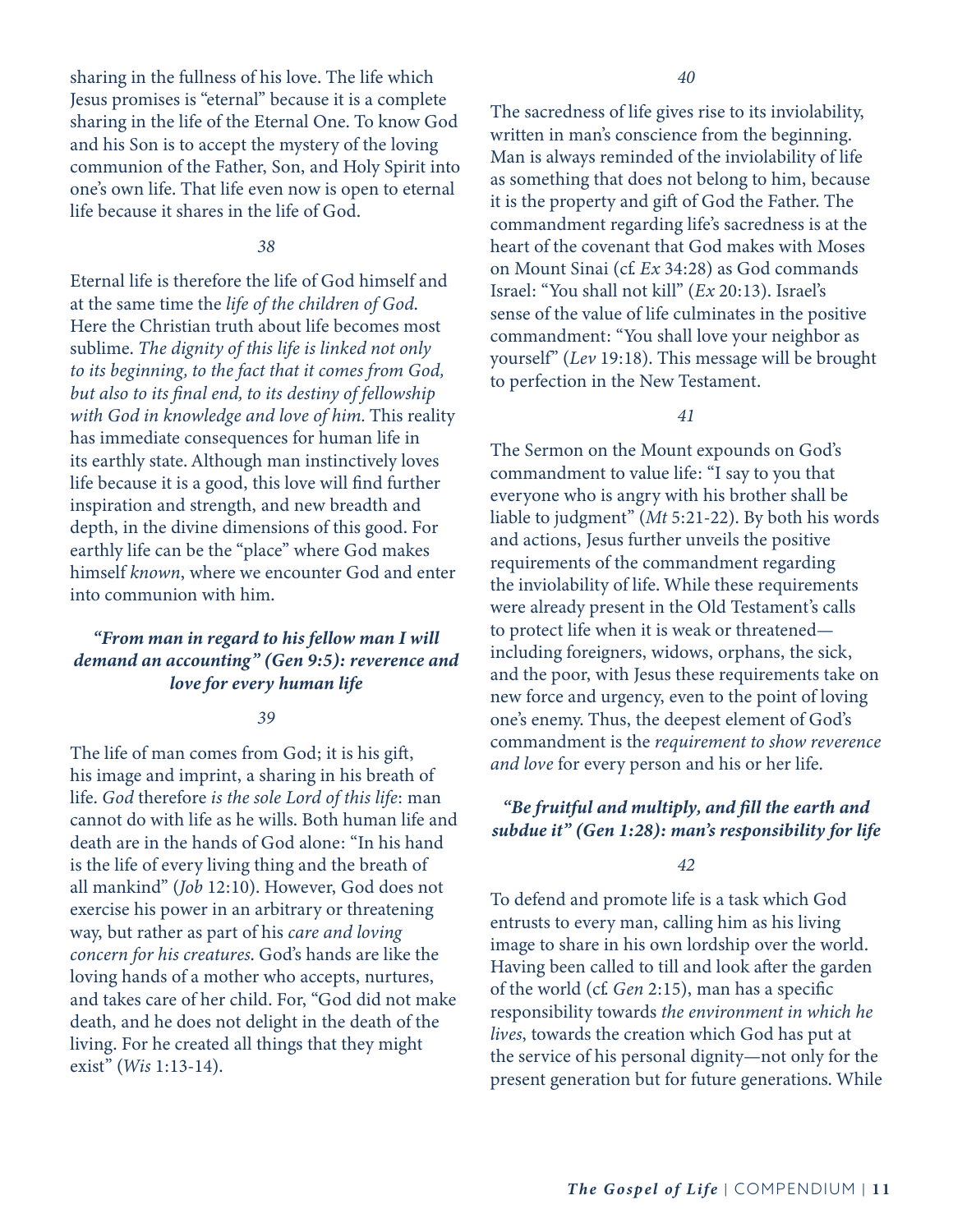God gave man dominion over the earth, this is not an absolute power. When it comes to the natural world, we are subject not only to biological laws but also to moral ones, which cannot be violated with impunity.

*43*

A certain sharing by man in God's lordship is also evident in the specific responsibility which he is given for human life as such, a responsibility that reaches its highest point in the giving of life *through procreation* by man and woman in marriage. Having a child is an event which is deeply human and full of religious meaning, insofar as it involves both the spouses, who form "one flesh," and God who makes himself present. God alone is the source of that "image and likeness" which is proper to the human being, as it was received at Creation. Begetting is the continuation of Creation. A man and woman joined in matrimony become partners in a divine undertaking: through the act of procreation, God's gift of life is accepted and a new life opens to the future. While parents cooperate with God's plan for human life in a specific way, *the task of accepting and serving life involves everyone; and this task must be fulfilled above all towards life when it is at its weakest.*

#### *"For you formed my inmost being" (Ps 139:13): the dignity of the unborn child*

#### *44*

Human life finds itself most vulnerable when it enters the world and when its leaves. While there are no explicit calls in Scripture to protect human life at its very beginning (specifically unborn life) and nearing its end, this can be explained by the fact that harming or denying life in these stages is completely foreign to the way of thinking of the People of God. In the Old Testament, sterility is dreaded as a curse, while numerous children are viewed as a blessing. At work here is the certainty that the life transmitted by parents has its origins in God. *The life of every individual, from its very beginning is part of God's plan*: "Before I formed you in the womb I knew you, and before you were born I consecrated you" (*Jer* 1:5).

The New Testament confirms *the indisputable recognition of the value of life from its very beginning*. The value of the person from the moment of conception is celebrated in the meeting of the Virgin Mary and Elizabeth, and between the two children they are carrying. It is precisely the children who reveal the advent of the Messianic age: in their meeting, the redemptive power of the presence of the Son of God among men first becomes operative. Elizabeth was the first to hear the voice; but John is the first to experience grace.

#### *"I kept my faith even when I said, 'I am greatly afflicted' " (Ps 116:10): life in old age and at times of suffering*

#### *46*

The cultural and religious context of the Bible is also free from any temptations to hasten the death of the sick and elderly by force. Rather, *old age is characterized by dignity and surrounded with reverence* (cf. *2 Mac* 6:23). *In the face of death, the believer knows that his life is in the hands of God*: "You, O Lord, hold my lot" (cf. *Ps* 16:5). In life and in death man has to entrust himself completely to God and his loving plan. In moments of sickness, too, man is called to have the same trust and to renew his fundamental faith in the Lord.

#### *47*

The many healings which accompany Jesus' earthly ministry show *God's great concern even for man's bodily life*. Jesus came to proclaim good news to the poor and to heal the brokenhearted. But *life in its earthly state is not an absolute good* for the believer, especially as he may be asked to give up his life for a greater good. The New Testament offers us the examples of Jesus, John the Baptist, and Stephen the martyr. No one, however, can arbitrarily choose whether to live or die; the absolute master of such a decision is the Creator alone.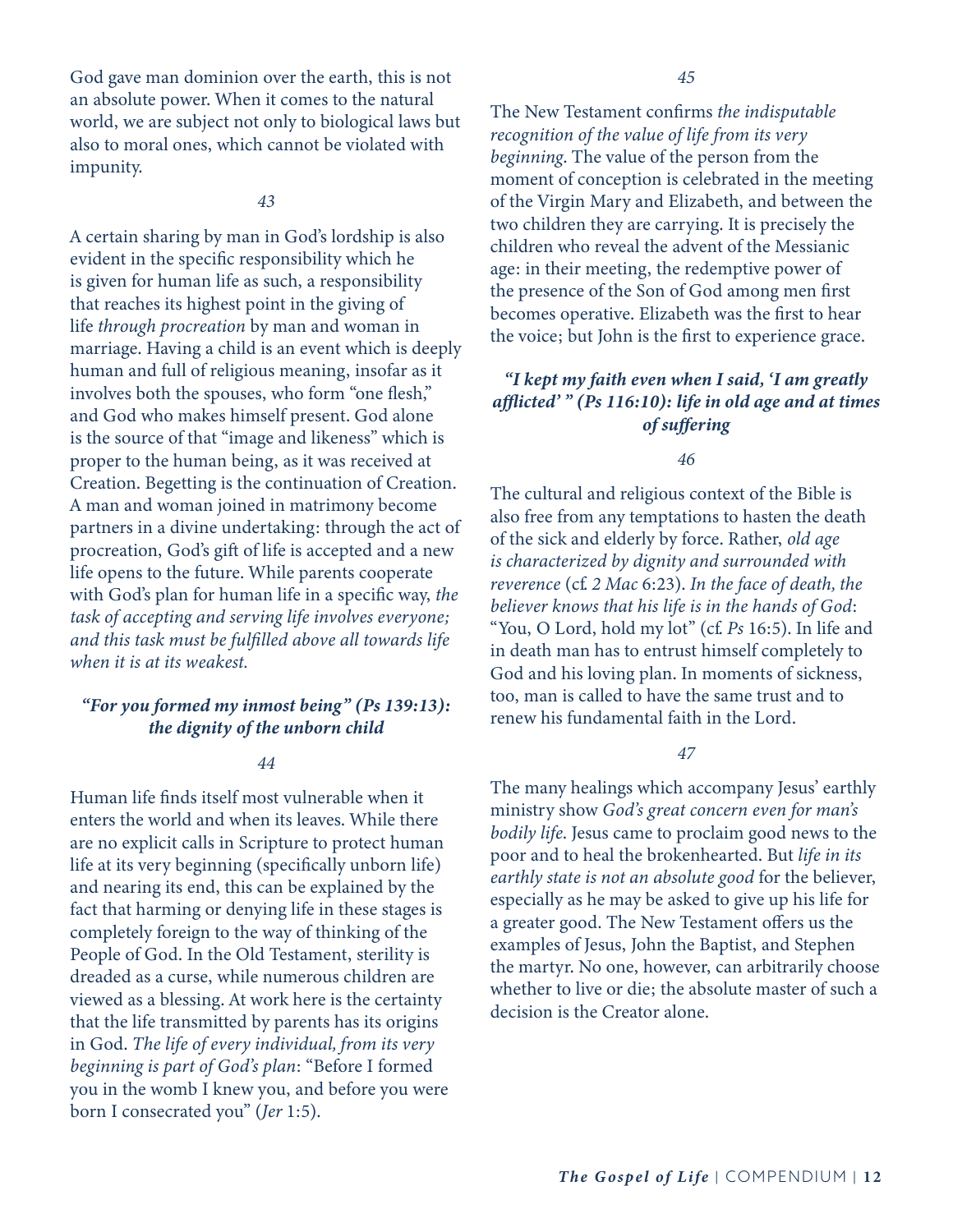#### *48*

Life is indelibly marked by a truth of its own. By accepting God's gift, man is obliged to maintain life in this truth which is essential to it. *To detach oneself from this truth is to condemn oneself to meaninglessness and unhappiness.* The truth regarding human life is revealed by God's commandment. The word of the Lord shows concretely the course which life must follow if it is to respect its own truth and to preserve its own dignity. In the Covenant with his people, God's commandment is offered as the path of life. In fact, it is impossible for life to remain authentic and complete once it is detached from the good; the good, in its turn, is essentially bound to the commandments of the Lord, to the "law of life" (*Sir* 17:11). It is thus the Law as a whole that fully protects human life.

#### *49*

This history of Israel demonstrates how difficult it is to remain faithful to the Law of life, that God has inscribed on human hearts and which he gave on Sinai to the people of the covenant. When the people look for ways of living which ignore God's plan, it is the Prophets in particular who forcefully remind them that the Lord alone is the authentic source of life. But while the Prophets condemn offences against life, they are concerned above all to awaken hope for a new principle of life, capable of bringing about a renewed relationship with God and with others, and of opening up new and extraordinary possibilities for understanding and carrying out all the demands inherent in the Gospel of life. This will only be possible thanks to the gift of God who purifies and renews: "A new heart I will give you, and a new spirit I will put within you" (*Ezek* 36:25-26). This "new heart" makes it possible to achieve the deepest and most authentic meaning of life: *that of being a gift which is fully realized in the giving of self*. In Jesus of Nazareth the Law is fulfilled and a new heart is given through his Spirit.

#### *"They shall look on him whom they have pierced (Jn 19:37): the Gospel of life is brought to fulfillment on the tree of the Cross*

#### *50*

Looking at spectacle of the Cross we shall discover in this glorious tree the fulfilment and complete revelation of the *Gospel of life*. On Good Friday, "there was darkness over the whole land … and the curtain of the temple was torn in two" (*Lk* 23:44), symbolizing a great cosmic disturbance and a massive conflict between the forces of good and evil. Today, we too find ourselves in a battle between the "culture of death" and the "culture of life." Jesus is nailed to the Cross and lifted up from the earth. It is at his moment of greatest weakness that the Son of God is revealed and *his glory is made manifest*. By his death, Jesus sheds light on the meaning of the life and death of every human being. By looking upon the one who was pierced, every person whose life is threatened encounters the sure hope of finding freedom and redemption.

#### *51*

After Jesus' death on the Cross, his side is pierced and blood and water flow out. The "giving up" of the spirit describes Jesus' death, a death like that of every other human being, but it also seems to allude to the "gift of the Spirit", by which Jesus ransoms us from death and opens before us a new life. It is the very life of God that is now shared with man. This life is continually given to God's children through the Sacraments of the Church, making them the people of the New Covenant. From the Cross—the source of life—the "people of life" is born and increases. In giving his life as a ransom for many, Jesus proclaims that *life finds its center, its meaning, and its fulfilment when it is given up.* We too are called to give our lives for our brothers and sisters, and thus to realize the meaning of our existence.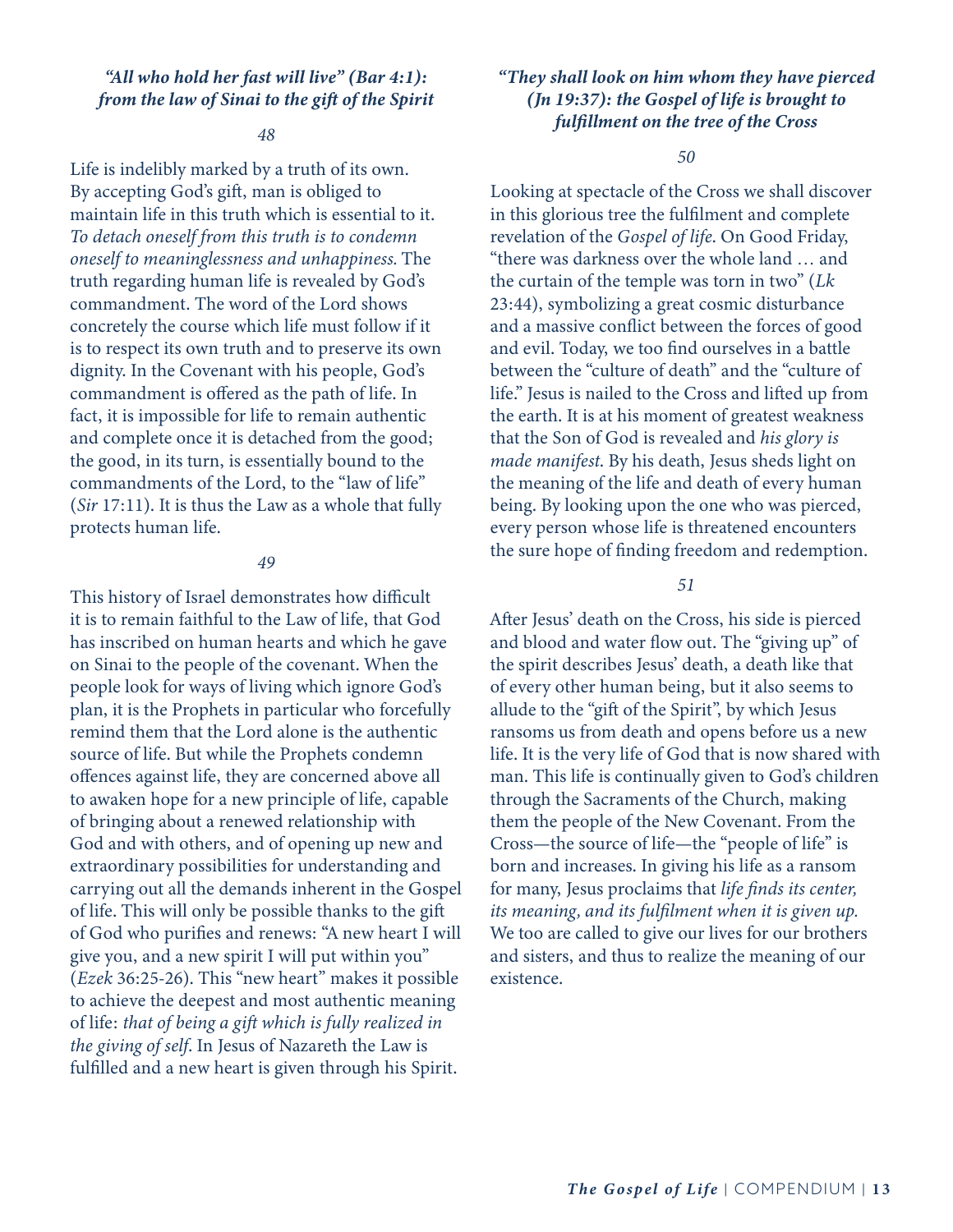## CHAPTER 3

### YOU SHALL NOT KILL

God's Holy Law

#### *"If you would enter life, keep the commandments"*  (*Mt* 19:17): *Gospel and commandment*

#### *52*

*God's commandment is never detached from his love*: it is always a gift meant for man's growth and joy. As such, it represents an essential and indispensable aspect of the Gospel. The *Gospel of life* is both a great gift from God and an exacting task for humanity. In giving life to man, God demands that he love, respect, and promote life. The *gift* thus *becomes a commandment*, and *the commandment is itself a gift*. Man, as the living image of God, is willed by his Creator to be ruler and lord. Created to exercise dominion over the world, he was given a likeness to the king of the universe. However, man's *lordship* is not absolute, but *ministerial*: it is a reflection of the unique and infinite lordship of God. Therefore, man must exercise it with the *wisdom* and *love*, through obedience to God's holy Law.

#### *"From man in regard to his fellow man I will demand an accounting for human life* (*Gen* 9:5): *human life is sacred and inviolable*

#### *53*

God alone is the Lord of life. No one, in any circumstance, has the right to destroy directly an innocent human being. God proclaims that he is absolute Lord of the life of man, who is formed in his image and likeness (cf. *Gen* 1:26-28). Human life is thus given a sacred and inviolable character, which reflects the inviolability of the Creator himself. God will severely judge every violation

of the commandment "You shall not kill," the commandment which is at the basis of all life together in society.

#### *54*

The precept "You shall not kill" is strongly negative, indicating the extreme limit which can never be exceeded. However, it implicitly encourages a positive attitude of absolute respect for life; it leads to the promotion of life and to progress along the way of a love which gives, receives and serves. The people of the Covenant progressively matured in this way of thinking, and thus prepared for the proclamation of Jesus that the commandment to love one's neighbour is like the commandment to love God. From the beginning, the *living Tradition of the Church* upheld God's command not to kill. The *Didache*—the oldest non-biblical Christian writing—explicitly condemns both abortion and infanticide and indicates that they belong to the "way of death."

#### *55*

While killing a human being is obviously a serious sin, Christian reflection has always sought a fuller and deeper understanding of what God's commandment prohibits and prescribes. In certain situations, values proposed by God's Law seem to involve a paradox. For example, in the case of *legitimate or self-defense*, the right to protect one's own life may be difficult to reconcile with the duty not to harm someone else's life. The intrinsic value of life and the duty to love oneself *no less* than one's neighbor are the basis of *a true right to self-defense*. Moreover, legitimate defence can be not only a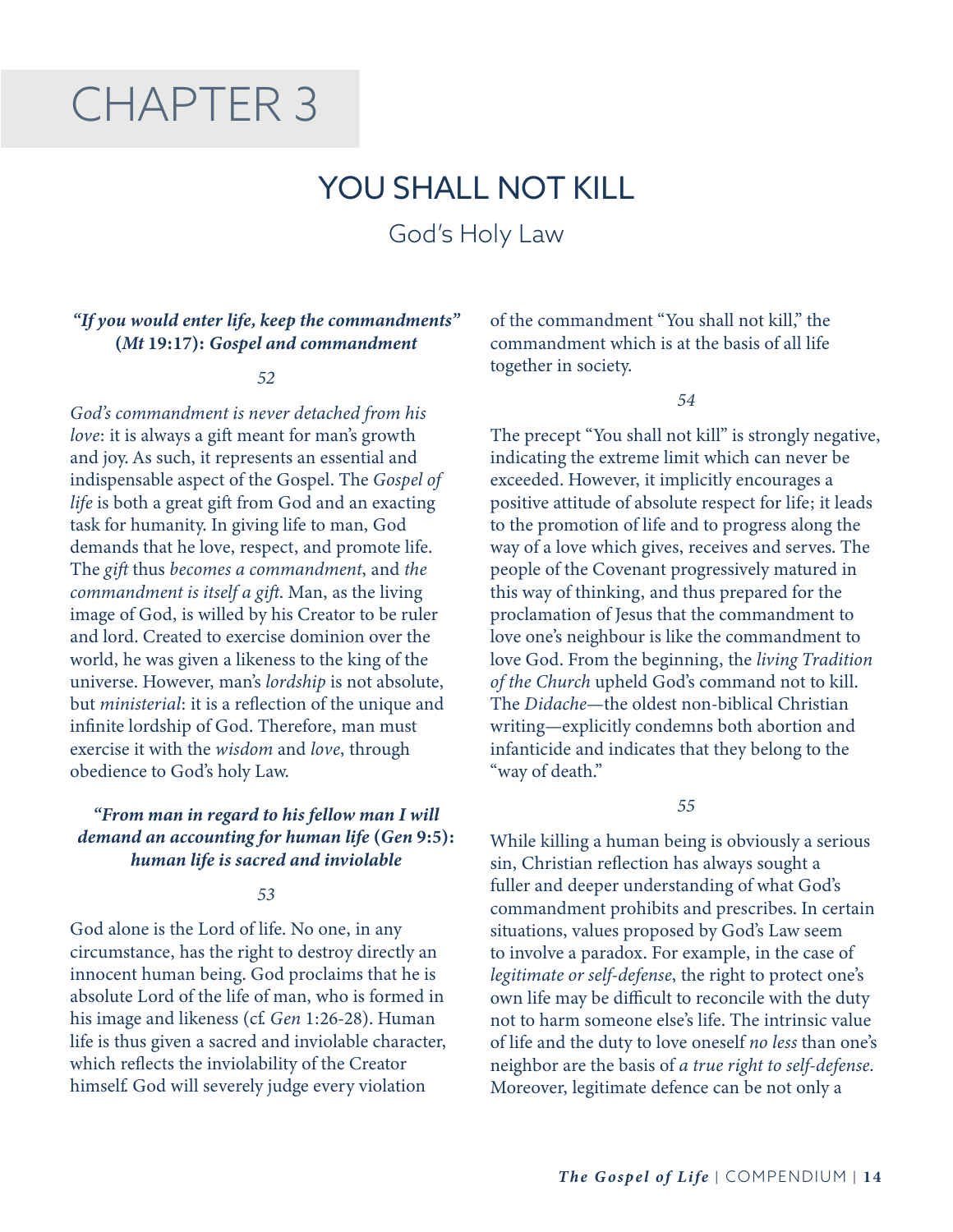right but a grave duty for someone responsible for another's life, the common good of the family or of the State. Unfortunately, it happens that the need to render the aggressor incapable of causing harm sometimes involves taking his life.

*56*

This is the context in which to place the problem of the *death penalty*. On this matter there is a growing tendency, both in the Church and in civil society, to demand that it be applied in a very limited way or even that it be abolished completely. The problem must be viewed in the context of a system of penal justice that is ever more in line with human dignity and thus with God's plan for man and society. The primary purpose of punishment inflicted by a society is to remedy "the disorder caused by the offence."3 Adequate punishment is assigned as a condition for the offender to regain the exercise of his or her freedom. In this way the public authority fulfills the purpose of defending public order and ensuring people's safety, while at the same time offering the offender an incentive to change his or her behavior and be rehabilitated. The nature and extent of the punishment must be carefully evaluated and ought not go to the extreme of executing an offender unless absolutely necessary: namely, when it would not be possible otherwise to defend society. Today, such cases are very rare, if not practically non-existent.

#### *57*

If such great care must be taken to respect the lives of criminals and unjust aggressors, the command to not kill has absolute value when it refers to the innocent person—and all the more so for those who are weak and defenseless. The absolute inviolability of innocent human life is a moral truth clearly taught by Sacred Scripture, constantly upheld in the Church's Tradition, and consistently proposed by her Magisterium. *Therefore, by the authority which Christ conferred upon Peter and his Successors, and in communion with the Bishops of the Catholic Church, I confirm that the direct and voluntary killing of an innocent human being is always gravely immoral.* This doctrine, based

upon that unwritten law which man, in the light of reason, finds in his own heart (cf. Rom 2:14-15), is reaffirmed by Sacred Scripture, transmitted by the Tradition of the Church and taught by the ordinary and universal Magisterium.4 The deliberate decision to deprive an innocent human being of life is always evil and can never be licit, either as an end in itself or as a means to a good end; it contradicts the virtues of justice and charity. "Nothing and no one can in any way permit the killing of an innocent human being, whether a fetus or an embryo, an infant or an adult, an old person, or one suffering from an incurable disease, or a person who is dying. Furthermore, no one is permitted to ask for this act of killing, either for himself or herself or for another person entrusted to his or her care, nor can he or she consent to it, either explicitly or implicitly. Nor can any authority legitimately recommend or permit such an action."5 As far as the right to life is concerned, every innocent human being is absolutely equal to all others.

#### *" Your eyes beheld my unformed substance*" (*Ps* 139:16): *the unspeakable crime of abortion*

*58*

Among all crimes against life, abortion has characteristics making it particularly serious and deplorable. But today, in many people's consciences, the perception of its gravity has become progressively obscured. The acceptance of abortion in the popular mind, in behavior, and even in law itself is a sign of an extremely dangerous crisis of the moral sense, which is becoming more and more incapable of distinguishing between good and evil. We need now more than ever the courage to look truth in the eye and to *call things by their proper name*: "Woe to those who call evil good and good evil" (*Is* 5:20). Ambiguous terminology is used to hide abortion's true nature. But no word has the power to change the reality: abortion is *the deliberate and direct killing of a human being in the initial phase of his or her existence*. And no one is more innocent than an unborn child. While the decision to have an abortion is often tragic and painful for the mother, insofar as the decision to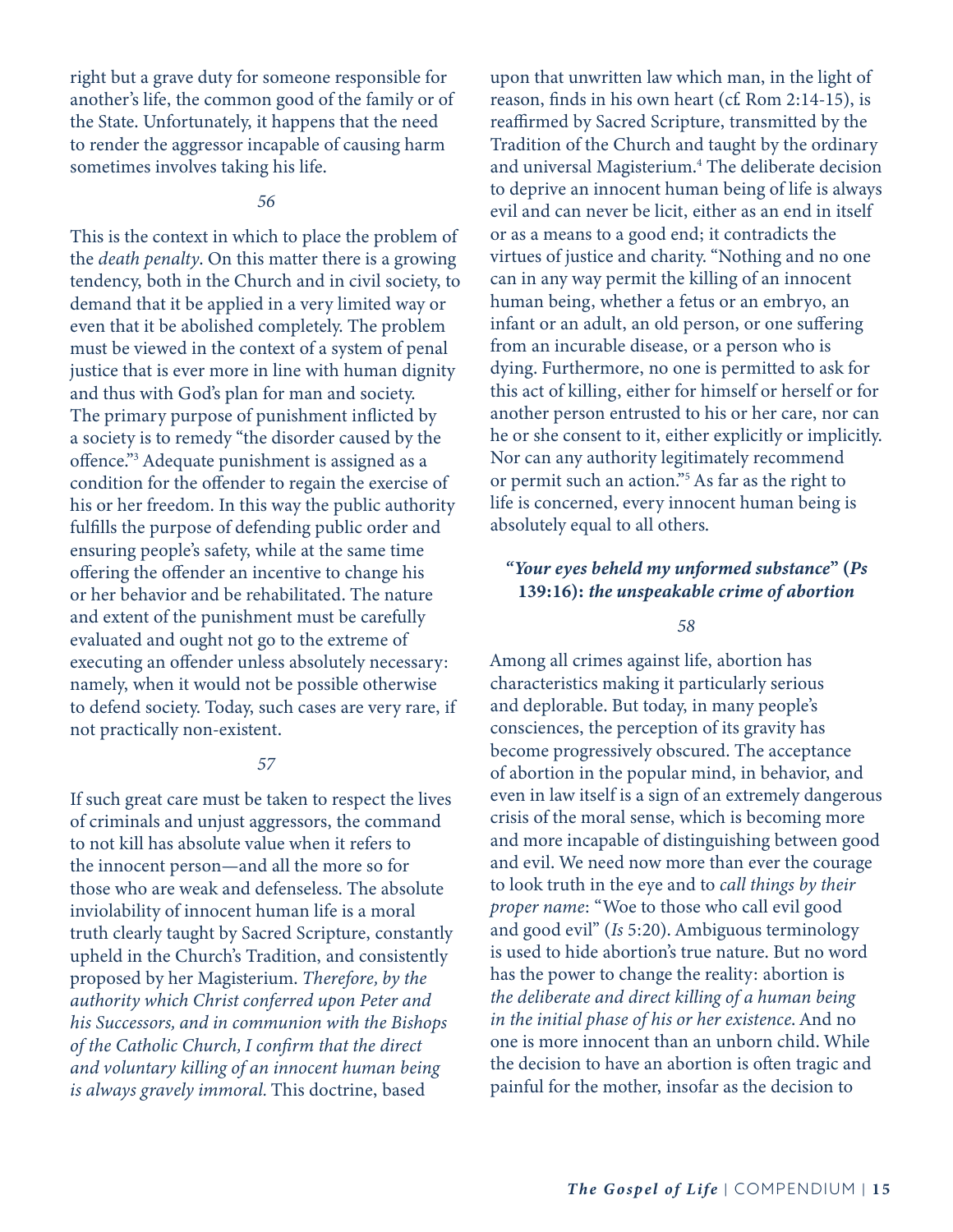pursue an abortion is not made for purely selfish reasons or out of convenience, but out of a desire to protect certain important values such as her own health or a decent standard of living for the other members of the family, such reasons *can never justify the deliberate killing of an innocent human being*.

*59*

In addition to the mother herself, there are often others who decide upon the death of a child in the womb. The father of the child may be to blame either by directly pressuring the woman to have an abortion or by indirectly encouraging such a decision by leaving her to face the problems of pregnancy alone. Such actions mortally wound the family in its vocation to be a *sanctuary of life* and its nature as a *community of love*. Responsibility may also lie with: the wider family circle and friends who place pressure on a pregnant woman; doctors, nurses, and health care administrators who place their skills at the service of death; legislators who promote and approve abortion; those who have encouraged sexual permissiveness and a lack of esteem for motherhood; those who should have ensured—but did not—effective family and social policies in support of families; and international institutions which campaign for legalized abortion around the world. In this sense abortion goes beyond the responsibility of individuals and beyond the harm done to them, and takes on a distinctly social dimension. We are facing what can be called *a "structure of sin" which opposes human life not yet born*.

#### *60*

Some try to justify abortion by claiming that the result of conception cannot yet be considered a human life, at least up to a certain stage of development. But from the time of fertilization, a life is begun which is neither that of the father or the mother; it is rather the life of a new human being with his own growth. It would never be made human if it were not human already. Modern genetic science offers clear confirmation: It has demonstrated that from the first instant there is

established the programme of what this living being will be: a person, this individual person with his characteristic aspects already well determined. What is at stake is so important that the mere probability that a human person is involved would suffice to justify an absolutely clear prohibition of any intervention aimed at killing a human embryo. The Church has always taught and continues to teach that the result of human procreation, from its first moment of existence, must be guaranteed unconditional respect. *The human being is to be respected and treated as a person from the moment of conception*, and first among his rights as a person is his right to life.

*61*

The texts of Sacred Scripture never address the question of deliberate abortion and so do not directly and specifically condemn it. But they show such great respect for the human being in the mother's womb that they require as a logical consequence that God's commandment "You shall not kill" be extended to the unborn child as well. All human beings, from their mothers' womb, belong to God who searches and knows them, who forms them and knits them together with his own hands, who gazes on them when they are tiny, shapeless embryos and already sees in them the adults of tomorrow whose vocation is even now written in the "book of life" (cf. *Ps* 139: 1, 13-16). From its first contacts with the Greco-Roman world, in which abortion and infanticide were widely practiced, the first Christian community radically opposed such customs. Throughout Christianity's two thousand year history, this same doctrine has been constantly taught by the Fathers of the Church and her Pastors and Doctors.

*62*

The more recent Papal Magisterium has vigorously reaffirmed this common doctrine. The Second Vatican Council upheld that, "From the moment of its conception life must be guarded with the greatest care, while abortion and infanticide are unspeakable crimes."6 The Church's canonical discipline, from the earliest centuries, has inflicted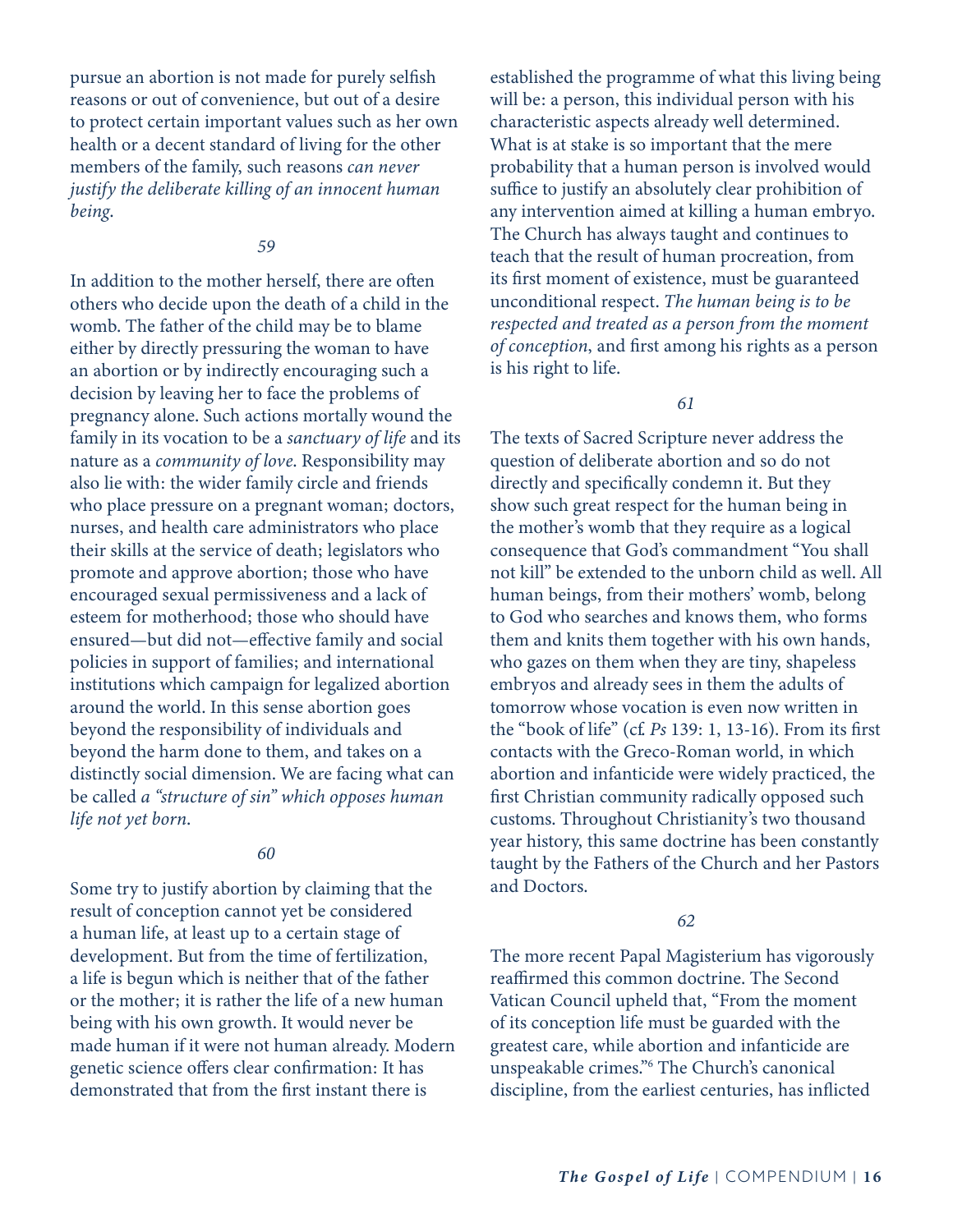penal sanctions on those guilty of abortion. Given such unanimity in the doctrinal and disciplinary tradition of the Church, Paul VI was able to declare that this tradition is unchanged and unchangeable. *Therefore, by the authority which Christ conferred upon Peter and his Successors, in communion with the Bishops—*who on various occasions have condemned abortion and who in the aforementioned consultation, albeit dispersed throughout the world, have shown unanimous agreement concerning this doctrine—*I declare that direct abortion, that is, abortion willed as an end or as a means, always constitutes a grave moral disorder, since it is the deliberate killing of an innocent human being.* This doctrine is based upon the natural law and upon the written Word of God, is transmitted by the Church's Tradition and taught by the ordinary and universal Magisterium.<sup>7</sup> No circumstance, no purpose, no law whatsoever can ever make licit an act which is intrinsically illicit, since it is contrary to the Law of God which is written in every human heart, knowable by reason itself, and proclaimed by the Church.

#### *63*

This evaluation of the morality of abortion is to be applied also to the recent forms of intervention on human embryos which, although carried out for purposes legitimate in themselves, inevitably involve the killing of those embryos. The use of human embryos or fetuses as an object for experimentation—inevitably leading to their death—is a crime against their dignity as human beings who have a right to the same respect owed to a child once born. Likewise, procedures that exploit human embryos and fetuses to be used *as providers of organs or tissues* must also be condemned. The killing of innocent human beings, even if carried out to help others, is an absolutely unacceptable act. Prenatal diagnostic testing that enables early detection of anomalies in an unborn child can also be problematic. While such testing can be ethical when used to provide therapeutic care or help families prepare for a child's arrival, they are often used with a eugenic intention to prevent the birth of children affected by various types of anomalies.

Such an attitude is reprehensible, since it presumes to measure the value of a human life only within the parameters of "normality" and physical well-being, thus opening the way to legitimizing infanticide and euthanasia as well.

#### *"It is I who bring both death and life"* (*Dt* 32:39):  *the tragedy of euthanasia*

#### *64*

At the other end of life's spectrum, men and women find themselves facing the mystery of death. As a result of advances in medicine and in a cultural context often closed to the transcendent the experience of dying is marked by new features. When the prevailing tendency is to value life only to the extent that it brings pleasure and wellbeing, suffering seems like an unbearable setback, something from which one must be freed at all costs. When he denies his fundamental relationship to God, man thinks he is his own rule and measure, with the right to demand that society should guarantee him the ways and means of deciding what to do with his life in full and complete autonomy. The temptation toward *euthanasia*  grows—that is, *to take control of death and bring it about before its time*, "gently" ending one's own life or that of another. While such an action may appear logical and humane, in reality it is *senseless* and *inhumane*. In societies preoccupied with efficiency, elderly and disabled people are seen as intolerable and too burdensome.

#### *65*

*Euthanasia in the strict sense* is an action or omission which of itself and by intention causes death, with the purpose of eliminating all suffering. It must be distinguished from decisions to forego aggressive medical treatments that no longer correspond to the real situation of the patient, either because they are by now disproportionate to any expected results or because they impose an excessive burden on the patient and his family. In such situations, when death is clearly imminent and inevitable, one can in conscience "refuse forms of treatment that would only secure a precarious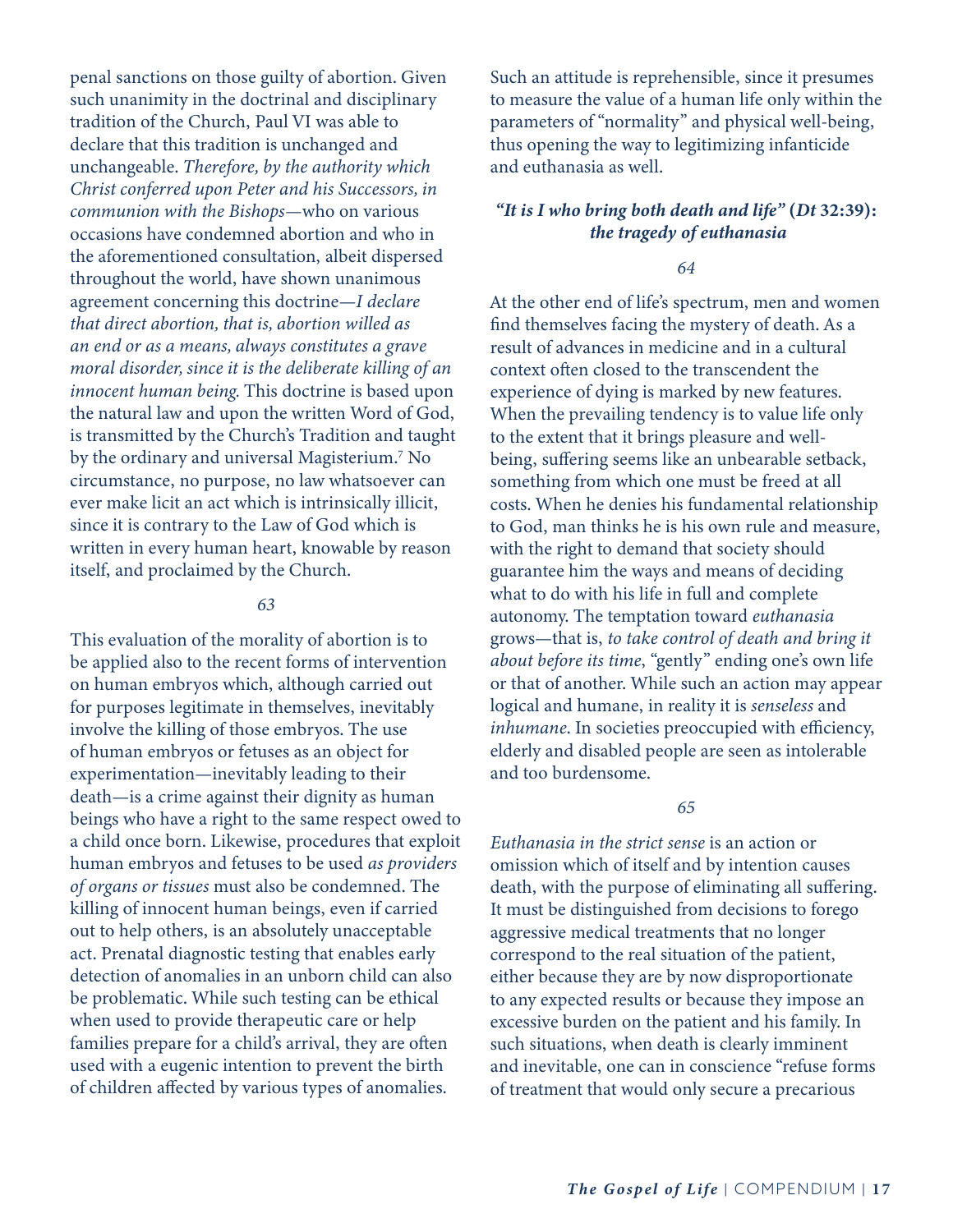and burdensome prolongation of life, so long as the normal care due to the sick person in similar cases is not interrupted."8 To forego extraordinary or disproportionate means is not the equivalent of suicide or euthanasia; it rather expresses acceptance of the human condition in the face of death. In modern medicine, increased attention is being given to methods of palliative care which seek to make suffering more bearable in the final stages of illness. Painkillers and sedatives can be used to relieve the patient's pain, even when the result is decreased consciousness and a shortening of life, if no other means exist, and if, in the given circumstances, this does not prevent the carrying out of other religious and moral duties. In such cases, death is not willed or sought; there is simply a desire to ease pain effectively. A dying person should not be deprived of consciousness without a serious reason. He or she ought to be allowed to prepare for their definitive meeting with God. Taking into account these distinctions, *in harmony with the Magisterium of my Predecessors9 and in communion with the Bishops of the Catholic Church, I confirm that euthanasia is a grave violation of the law of God, since it is the deliberate and morally unacceptable killing of a human person.* This doctrine is based upon the natural law and upon the written word of God, is transmitted by the Church's Tradition and taught by the ordinary and universal Magisterium.10

#### *66*

Suicide is always as morally objectionable as murder. It involves the rejection of love of self and the renunciation of justice and charity towards one's neighbour, towards the communities to which one belongs, and towards society as a whole. In its deepest reality, suicide represents a rejection of God's absolute sovereignty over life and death. To support the intention of another to commit suicide or to help in carrying it out through so-called "assisted suicide" means to cooperate in, or to be the actual perpetrator of, an injustice that can never be excused, even if it is requested. Even when not motivated by a selfish refusal to be burdened with

the life of someone who is suffering, euthanasia is a false mercy. True compassion leads to sharing another's pain; it does not kill the person whose suffering we cannot bear. Euthanasia becomes more serious when it takes the form of murder of a person who has in no way requested or consented to it. The height of injustice is reached when certain people—such as physicians or legislators—assume the power to decide who ought to live and who ought to die. Once again we find ourselves before the temptation of Eden: to become like God who "knows good and evil" (cf. *Gen* 3:5).

#### *67*

The *way of love and true mercy* are quite different from this. The request arising from the human heart confronting suffering and death is above all a request for companionship, sympathy, and support in the time of trial. It is a plea for help to keep on hoping when all human hopes fail. Our natural aversion to death is illumined by Christian faith, which promises a share in the victory of the Risen Christ. The certainty of future immortality and *hope in the promised resurrection* cast new light on the mystery of suffering and death, and fill the believer with an extraordinary capacity to trust fully in the plan of God. In the words of the Apostle Paul: "None of us lives to himself, and none of us dies to himself. If we live, we live to the Lord, and if we die, we die to the Lord; so then, whether we live or whether we die, we are the Lord's" (*Rom* 14:7-8). *Dying to the Lord* means experiencing one's death as the supreme act of obedience to the Father. *Living to the Lord* means recognizing that suffering can always become a source of good, if experienced for love and with love through sharing in the suffering of Christ Crucified.

#### *" We must obey God rather than men"* (*Acts* 5:29): *civil law and the moral law*

#### *68*

One of the specific characteristics of presentday attacks on human life consists in the *legal justification* for them, as if they were rights which the State must acknowledge as belonging to citizens.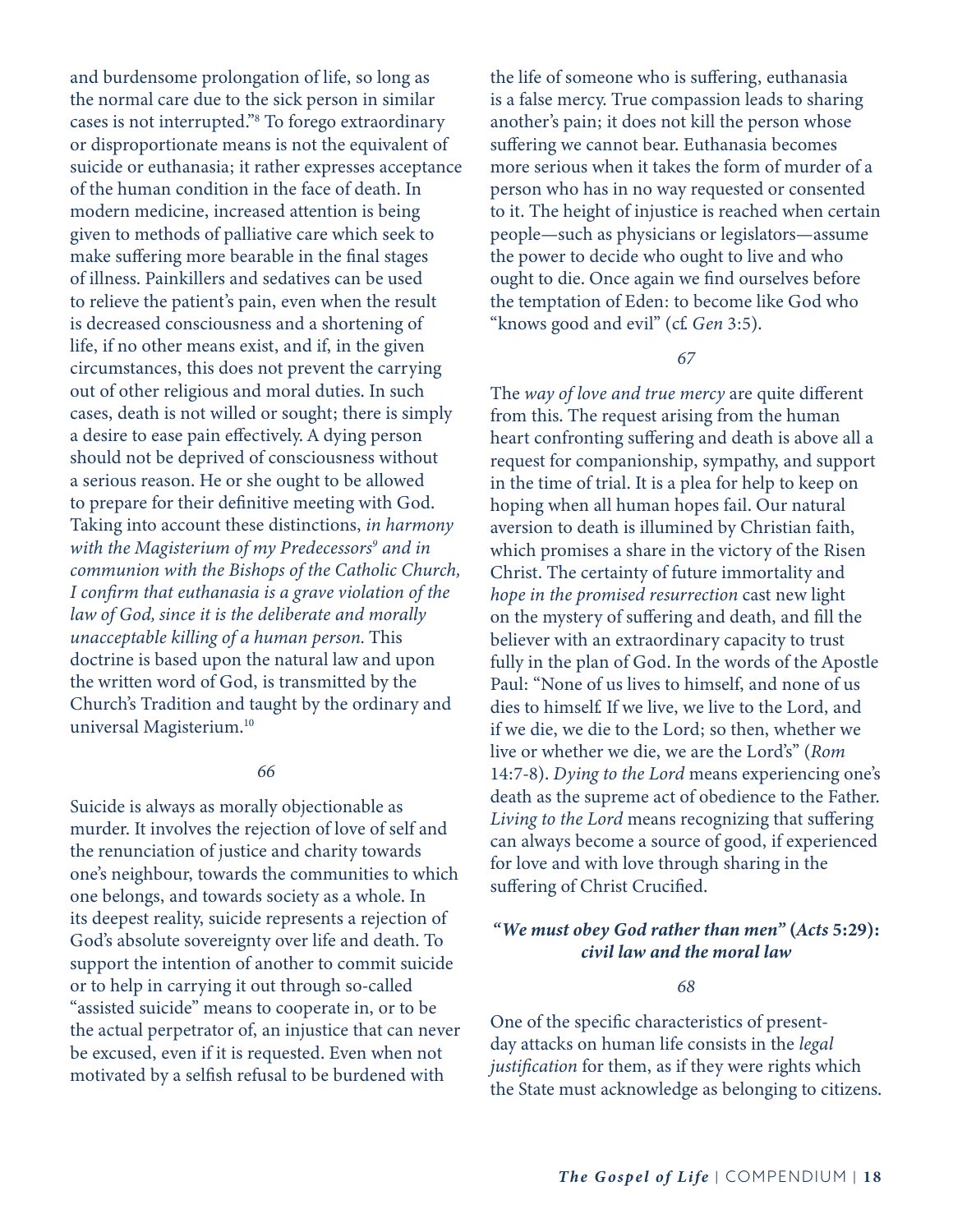It is often claimed that the life of an unborn child or a seriously disabled person is only a relative good–a good that should be compared and balanced against other goods. It is even maintained that only someone present and personally involved in such a situation can correctly judge the goods at stake: consequently, only that person would be able to decide on the morality of his choice. Therefore, this faulty logic continues, the State should respect this choice, even to the point of permitting abortion and euthanasia. At other times, it is claimed that civil law cannot demand that all citizens should live according to moral standards higher than what all citizens themselves acknowledge and share. More radical views go so far as to maintain that in a modern and pluralistic society people should be allowed complete freedom to dispose of their own lives, as well as the lives of the unborn.

#### *69*

In the democratic culture of our time it is commonly held that the legal system of any society should limit itself to accepting the convictions of the majority. If it is believed that an objective truth shared by all is unattainable, then respect for the freedom of the citizens would require that on the legislative level the autonomy of individual consciences be acknowledged. As a result, we have two diametrically opposed tendencies. On the one hand, individuals claim for themselves complete freedom in the moral sphere and demand that the State should not impose any ethical position but limit itself to guaranteeing maximum space for the freedom of each individual. On the other hand, it is held that, in exercising public and professional duties, respect for other people's freedom of choice requires that one set aside his or her own personal convictions to satisfy every demand of the citizens that is recognized by the law. It is held, therefore, that, in carrying out one's duties, the only moral criterion should be what is laid down by the law itself. Individual responsibility is turned over to the civil law and personal conscience is renounced.

At the basis of all these tendencies lies the *ethical relativism* which characterizes much of presentday culture. Some consider such relativism essential to democracy, whereas moral norms considered to be objective and binding are held to lead to authoritarianism and intolerance. The issue of respect for life, however, reveals the misunderstandings and contradictions concealed in this position. While history has seen crimes committed in the name of "truth," equally grave crimes have and continue to be committed in the name of "ethical relativism". When a parliamentary or social majority decrees that it is legal to kill unborn human life, is it not really making a tyrannical decision with regard to the most defenseless human beings? Democracy cannot be idolized to the point of making it a substitute for morality. Democracy is a system and as such is a *means* and not an *end*. Its moral value is not automatic, but rather depends on conformity to the moral law. *The value of democracy stands or falls with the values which it embodies and promotes.* The basis of these values cannot be changeable "majority" opinions, but only the acknowledgment of an objective moral law. Otherwise, the democratic system itself would be reduced to a mere mechanism for regulating different and opposing interests on a purely empirical basis.

#### *71*

It is therefore urgently necessary to rediscover those essential and innate moral values which flow from the very truth of the human being and express and safeguard the dignity of the person: values which no individual, no majority, and no State can ever create, modify, or destroy, but must only acknowledge, respect, and promote. The purpose of civil law is different and more limited in scope than that of the moral law. "In no sphere of life can the civil law take the place of conscience or dictate norms concerning things which are outside its competence"11 which is that of ensuring the common good of people through the recognition and defence of their fundamental rights, and the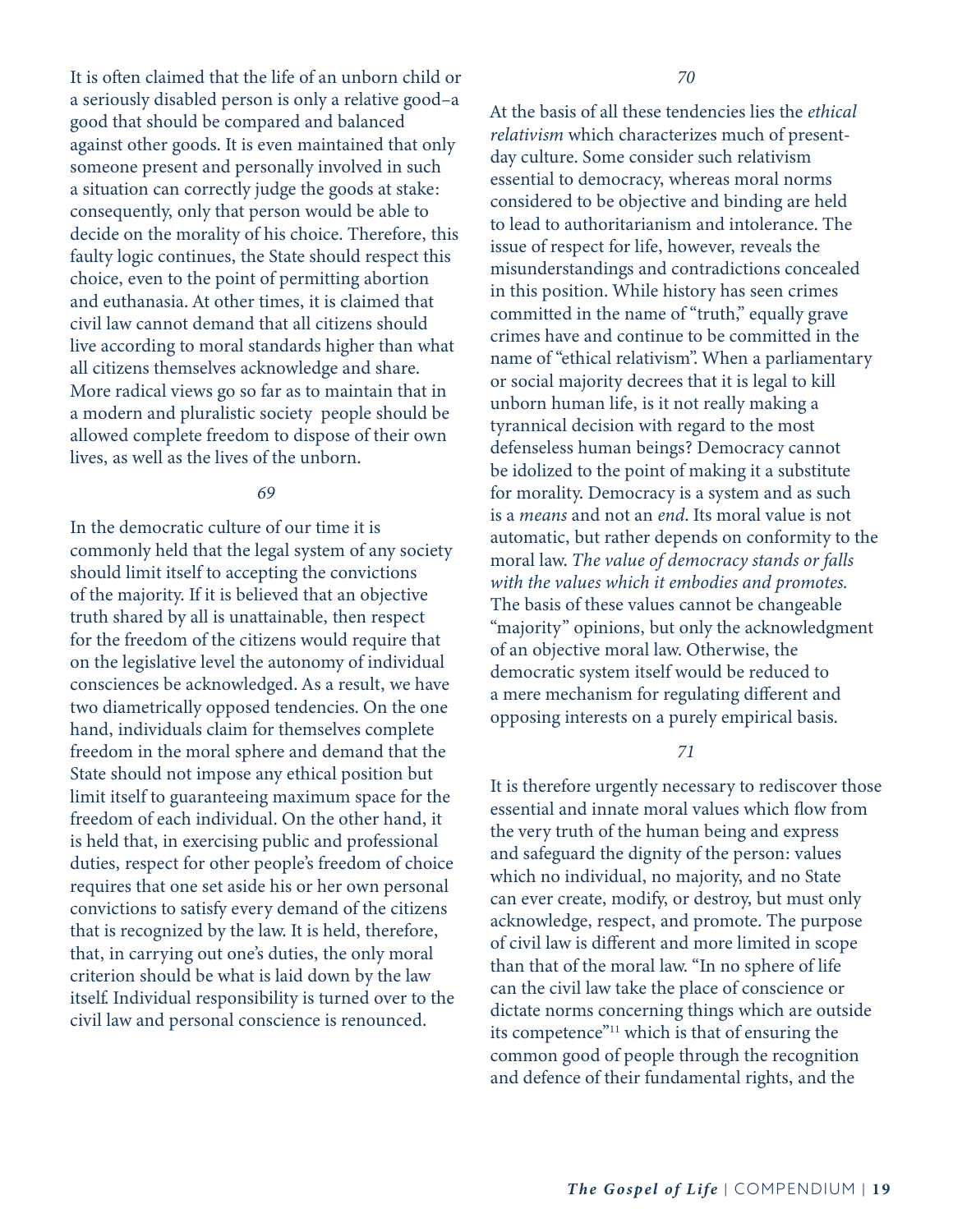promotion of peace and of public morality. The real purpose of civil law is to guarantee an ordered social coexistence in true justice. For this reason, civil law must ensure that all members of society enjoy respect for certain fundamental rights. First among these is the inviolable right to life of every innocent human being. The legal toleration of abortion or euthanasia can in no way claim to be based on respect for the conscience of others.

#### *72*

The doctrine on the necessary conformity of civil law with the moral law is in continuity with the whole tradition of the Church. This is clear in the teaching of St. Thomas Aquinas, who writes that "human law is law inasmuch as it is in conformity with right reason and thus derives from the eternal law."12 However, if a human law "is somehow opposed to the natural law, then it is not really a law but rather a corruption of the law."13 Consequently, laws which legitimize the direct killing of innocent human beings through abortion or euthanasia are in complete opposition to the inviolable right to life; they thus deny the equality of everyone before the law. Such laws are radically opposed not only to the good of the individual but also to the common good; they are completely lacking in authentic juridical validity. A civil law authorizing abortion or euthanasia ceases by that very fact to be a true, morally binding civil law.

#### *73*

Abortion and euthanasia are crimes which no human law can claim to legitimize. There is no obligation in conscience to obey such laws; rather, there is a *grave and clear obligation to oppose them by conscientious objection*. While Christians have a duty to obey legitimate public authorities, "we must obey God rather than men" (*Acts* 5:29). In the case of an intrinsically unjust law—such as a law permitting abortion or euthanasia—it is never licit to obey it, or to "take part in a propaganda campaign in favor of such a law, or vote for it."<sup>14</sup> When it is not possible to completely overturn an unjust law, an elected official, whose absolute personal opposition to abortion was well known,

could licitly support proposals aimed at *limiting the harm* done by such a law and lessening its negative consequences at the level of general opinion and public morality. Such action does not represent illicit cooperation with an unjust law, but rather a legitimate attempt to limit its evil aspects.

#### *74*

The passage of unjust laws often creates difficult problems of conscience for morally upright people with regard to the issue of cooperation. Sometimes difficult choices must be made that require the sacrifice of prestigious professional positions or reasonable hopes for career advancement. In other cases, it can happen that carrying out certain actions, which are provided for by legislation that overall is unjust, but which in themselves are indifferent, or even positive, can serve to protect human lives under threat. Christians have a grave obligation not to cooperate formally in practices that, even if permitted by civil legislation, are contrary to God's law. *It is never licit to cooperate formally in evil.* Such cooperation occurs when an action, either by its very nature or by the form it takes in a concrete situation, can be defined as a direct participation in an act against innocent human life or a sharing in the immoral intention of the person committing it. To refuse to take part in committing an injustice is not only a moral duty; it is also a basic human right. The ability to refuse to take part in the phases of consultation, preparation, and execution of acts against life should be guaranteed to physicians, health-care personnel, and directors of hospitals and clinics. Those who consciously object should be protected not only from legal penalties, but also from any negative effects on the legal, disciplinary, financial, and professional plane.

#### *" You shall love your neighbor as yourself "* (*Lk* 10:27): *"promote" life*

*75*

God's commandments teach us the way of life. The *negative moral precepts* are valid always and everywhere, without exception. They make it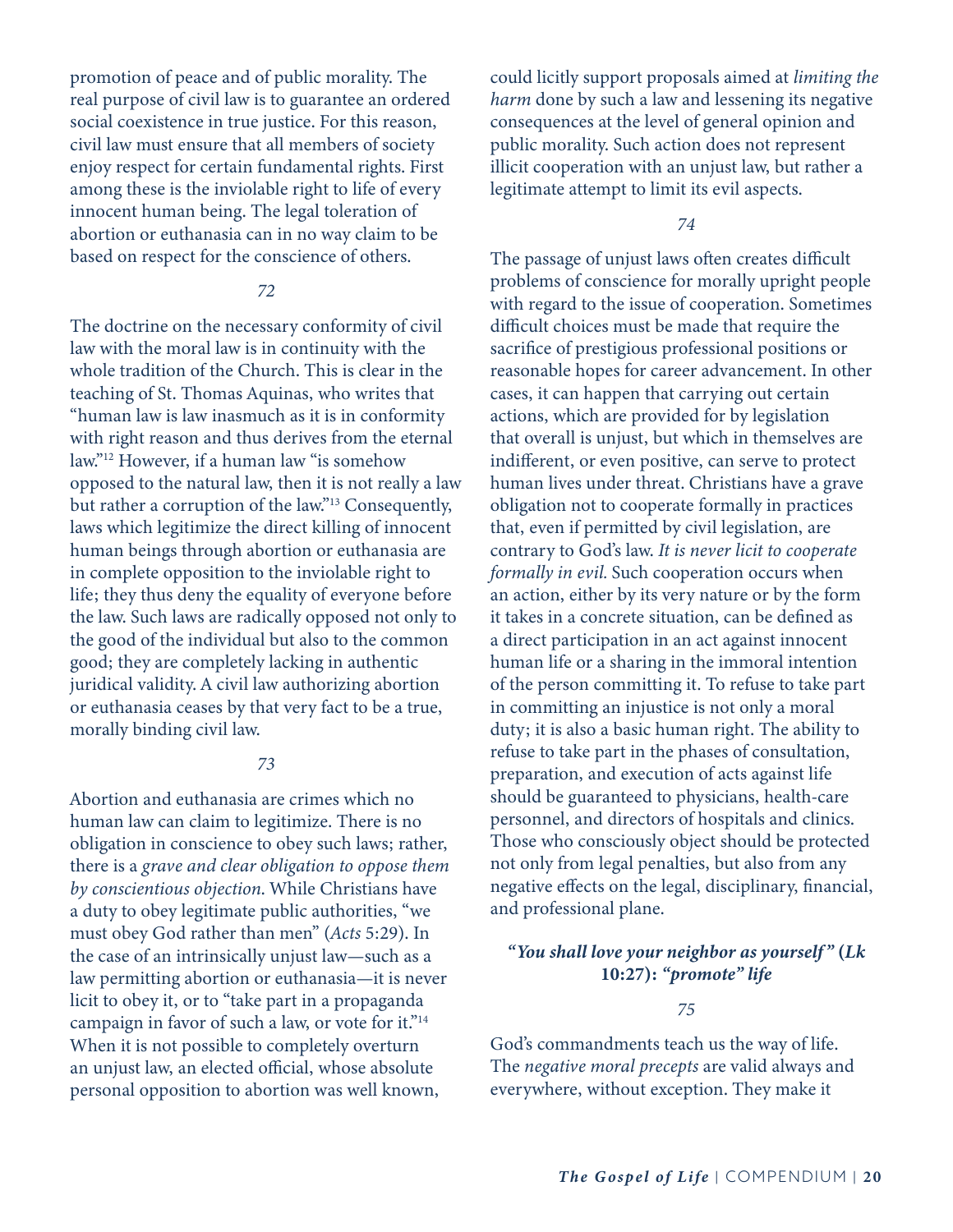clear that the choice of certain ways of acting is radically incompatible with the love of God and the dignity of the human person created in his image. Such choices cannot be redeemed by the goodness of any intention or consequence; they contradict the fundamental decision to direct one's life to God. The negative moral precepts have an important *positive* function. The "no" which they unconditionally require makes clear the absolute limit beneath which the free person cannot lower himself. At the same time, they indicate the minimum which he must respect. They provide the beginning and the first necessary stage of the journey towards freedom.

#### *76*

The commandment "You shall not kill" establishes the point of departure for the start of true freedom. It leads us to promote life actively and to develop ways of thinking and acting which serve life. The Creator has entrusted the life of man to his own care, not to make arbitrary use of it, but to preserve it with wisdom and to care for it with loving fidelity. The God of the Covenant has entrusted every individual to his or her fellow human beings as brothers and sisters according to the law of reciprocity in giving and receiving, of self-giving and of the acceptance of others. The Spirit becomes the new law which gives strength to believers and awakens in them a responsibility for sharing the gift of self and for accepting others, as a sharing in the boundless love of Jesus Christ himself.

#### *77*

This new law gives spirit and shape to the commandment "You shall not kill." For the Christian it involves an absolute imperative to respect, love, and promote the life of every person, in accordance with the requirements of God's bountiful love in Jesus Christ. "He laid down his life for us; and we ought to lay down our lives for the brethren" (*1 Jn* 3:16). The commandment "You shall not kill", even in its more positive aspects of respecting, loving and promoting human life, is binding on every individual human being. It resounds in the moral conscience of all people as

an irrepressible echo of the original covenant of God the Creator with mankind. It is therefore a service of love that we are all called to provide to our neighbor, in order that his or her life may be always defended and promoted, *especially when it is weak or threatened*. We are asked to love and honor the life of every man and woman and to work with perseverance and courage so that our time, marked by all too many signs of death, may at last witness the establishment of a new culture of life—the fruit of the culture of truth and of love.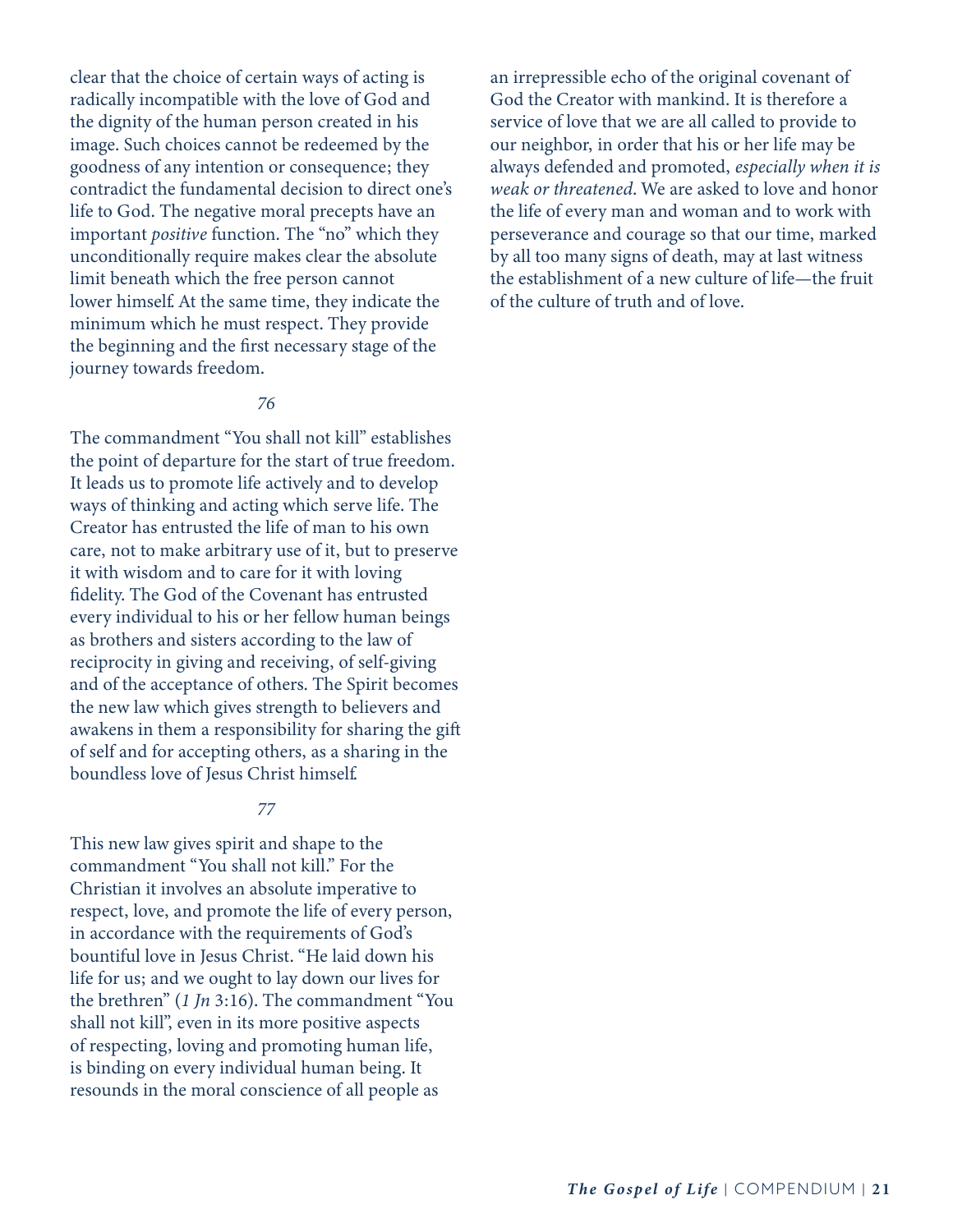## CHAPTER 4

## YOU DID IT TO ME For a New Culture of Human Life

*" You are God's own people, that you may declare the wonderful deeds of him who called you out of darkness into his marvelous light" (1 Pet 2:9): a people of life and for life* 

#### *78*

The Church has received the Gospel as a proclamation and a source of joy and salvation. Jesus was sent by the Father "to preach good news to the poor" (*Lk* 4:18). Pope Paul VI wrote that "*evangelization is the grace and vocation proper to the Church, her deepest identity. She exists in order to evangelize*."15 Evangelization is an all-embracing, progressive activity through which the Church participates in the prophetic, priestly, and royal mission of the Lord Jesus. It is therefore inextricably linked to preaching, celebration and the service of charity. Evangelization is a profoundly ecclesial act, which calls all the various workers of the Gospel to action, according to their individual charisms and ministry. This is also the case with regard to the proclamation of the *Gospel of life*, an integral part of the Gospel which is Jesus Christ himself. With humility and gratitude, we know that we are the *people of life and for life*, and this is how we present ourselves to everyone.

#### *79*

We are the *people of life* because God, in his unconditional love, has given us the *Gospel of life,* and by this same Gospel we have been transformed and saved. We have been ransomed by the "Author of life" (*Acts* 3:15) at the price of his precious blood. Through the waters of Baptism we have been made a part of him. Everyone has

an obligation to be at the service of life. This is a properly "ecclesial" responsibility, which requires concerted and generous action by all the members and by all sectors of the Christian community. This community commitment, however, does not lessen the responsibility of each *individual* to "Go and do likewise" (*Lk* 10:37). Together we all sense our duty to *preach the Gospel of life*, to *celebrate it* in the Liturgy and in our whole existence, and to *serve it* with various programs and structures that support and promote life.

#### *"That which we have seen and heard we proclaim also to you" (1 Jn 1:3): proclaiming the Gospel of life*

#### *80*

*Jesus is the only Gospel*: we have nothing further to say or any other witness to bear. *To proclaim Jesus is itself to proclaim life*. For Jesus is "the word of life" (*1 Jn* 1:1). Enlightened by this Gospel of life, we feel a need to proclaim it and to bear witness to it in all its marvellous newness. This Gospel exceeds every human expectation and reveals the sublime heights to which the dignity of the human person is raised through grace. Gratitude and joy at the incomparable dignity of man impel us to share this message with everyone. We need to bring the *Gospel of life* to the heart of every man and woman and make it penetrate every part of society.

#### *81*

Doing so involves proclaiming the core of this Gospel. It is the proclamation of a living God who is close to us, who calls us to profound communion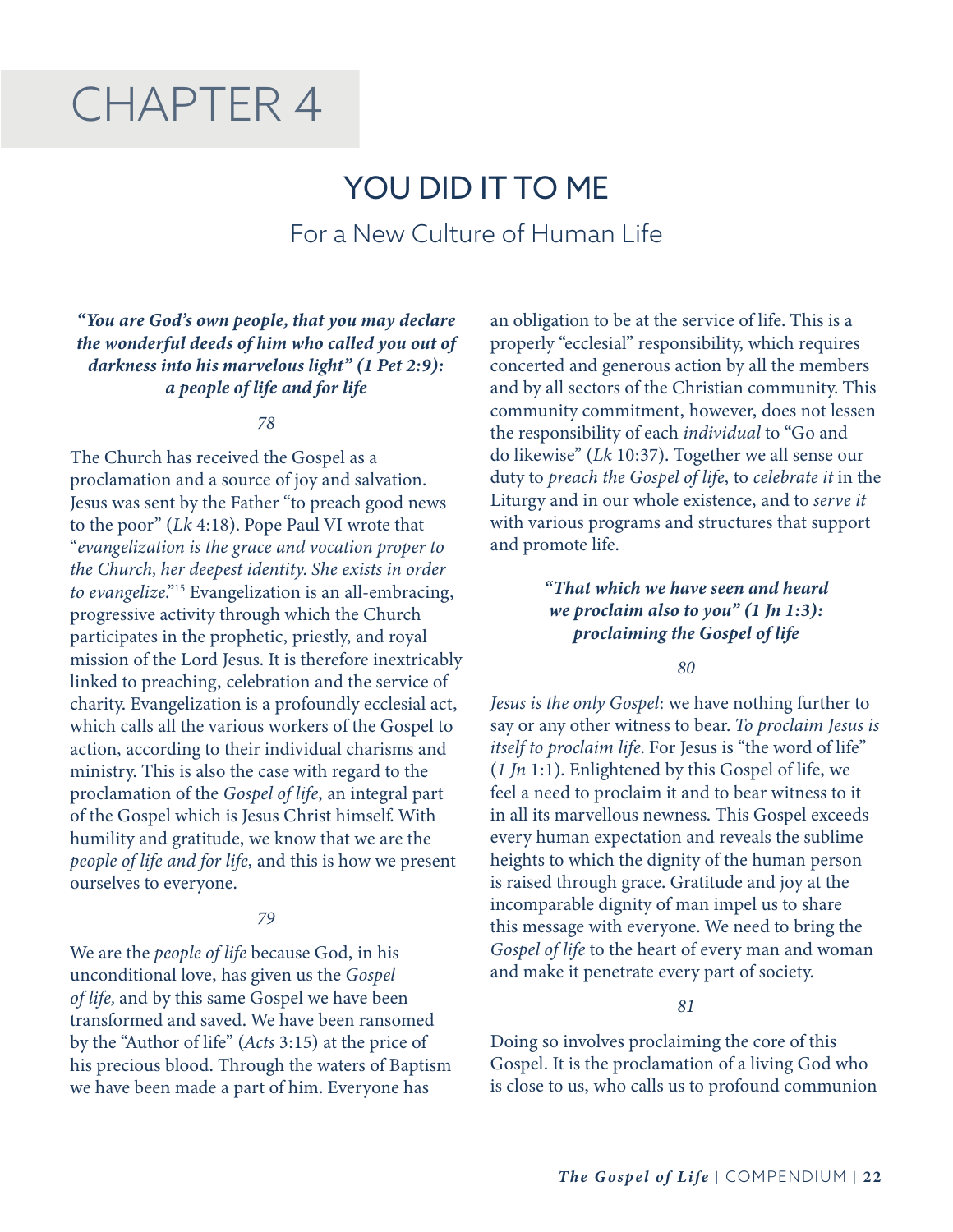with himself, and awakens in us the certain hope of eternal life. It is the affirmation of the inseparable connection between the person, his life and his bodiliness. It is the presentation of human life as a life of relationship, a gift of God, the fruit and sign of his love. It is the proclamation that Jesus has a unique relationship with every person, which enables us *to see in every human face the face of Christ*. It is the call for a "sincere gift of self" as the fullest way to realize our personal freedom. The consequences of this Gospel can be summed up as follows: human life, as a gift from God, is sacred and inviolable. For this reason, abortion and euthanasia are absolutely unacceptable. Not only must human life not be taken, but it must be protected with loving concern. The meaning of life is found in giving and receiving love, and in this light human sexuality and procreation reach their true and full significance. Love also gives meaning to suffering and death; they can become saving events. Respect for life requires that science and technology should always be at the service of man. Society as a whole must respect, defend, and promote the dignity of every human person, at every moment and in every condition of that person's life.

#### *82*

To be truly a people at the service of life we must propose these truths constantly and courageously from the very first proclamation of the Gospel, and thereafter in *catechesis*, *preaching*, *personal dialogue*, and *all educational activity*. By making the *Gospel of life* shine forth, we can help everyone discover in the light of reason and of personal experience how the Christian message fully reveals what man is and the meaning of his existence. When faced with opposing points of view, we can feel Paul's words to Timothy also addressed to us: "Preach the word, be urgent in season and out of season, convince, rebuke, and exhort, be unfailing in patience and teaching" (*2 Tim* 4:2). These words should resound with special force in the hearts of those who directly share in the Church's mission as "teacher" of the truth, including: *Bishops*, *theologians*, *pastors*, *teachers*, and those responsible for *catechesis and the formation of consciences*. May they never be so irresponsible as to propose ideas contrary to the *Gospel of life*. We must not fear hostility or unpopularity and refuse any compromise or ambiguity in the proclamation of this Gospel.

#### *"I give thanks that I am fearfully, wonderfully made" (Ps 139:14): celebrating the Gospel of life*

#### *83*

Because we have been sent into the world as a "people for life", our proclamation must also become *a genuine celebration of the Gospel of life*. For this to happen, we need to *foster a contemplative outlook* in ourselves and others. Arising from faith in the God of Life, such an outlook sees the deeper meaning of life, its beauty, and its invitation to freedom and responsibility. It discovers in all things the reflection of the Creator and sees in every person his living image. Such an outlook is not discouraged when confronted by those who are sick, suffering, outcast, or at death's door. Instead, in all these situations it feels challenged to find meaning. It is time for all of us to adopt this outlook and rediscover the ability to *revere and honor every person*.

#### *84*

*To celebrate the Gospel of life means to celebrate the God of life, the God who gives life*. In our *daily prayer as individuals and as a community*, we praise and bless God our Father who knitted us together in our mother's womb, and saw and loved us while we were still without form (cf. *Ps* 139:13, 15-16). In every child which is born and in every person who lives and dies we see the image of God's glory. We celebrate this glory in every human being—a sign of the living God, an icon of Jesus Christ. We are called to express wonder and gratitude for the gift of life and to welcome, savour and share the Gospel of life not only in our personal and community prayer, but above all in the *celebrations of the liturgical year*. Especially important are the *Sacraments*, the efficacious signs of the presence and saving action of the Lord Jesus in Christian life.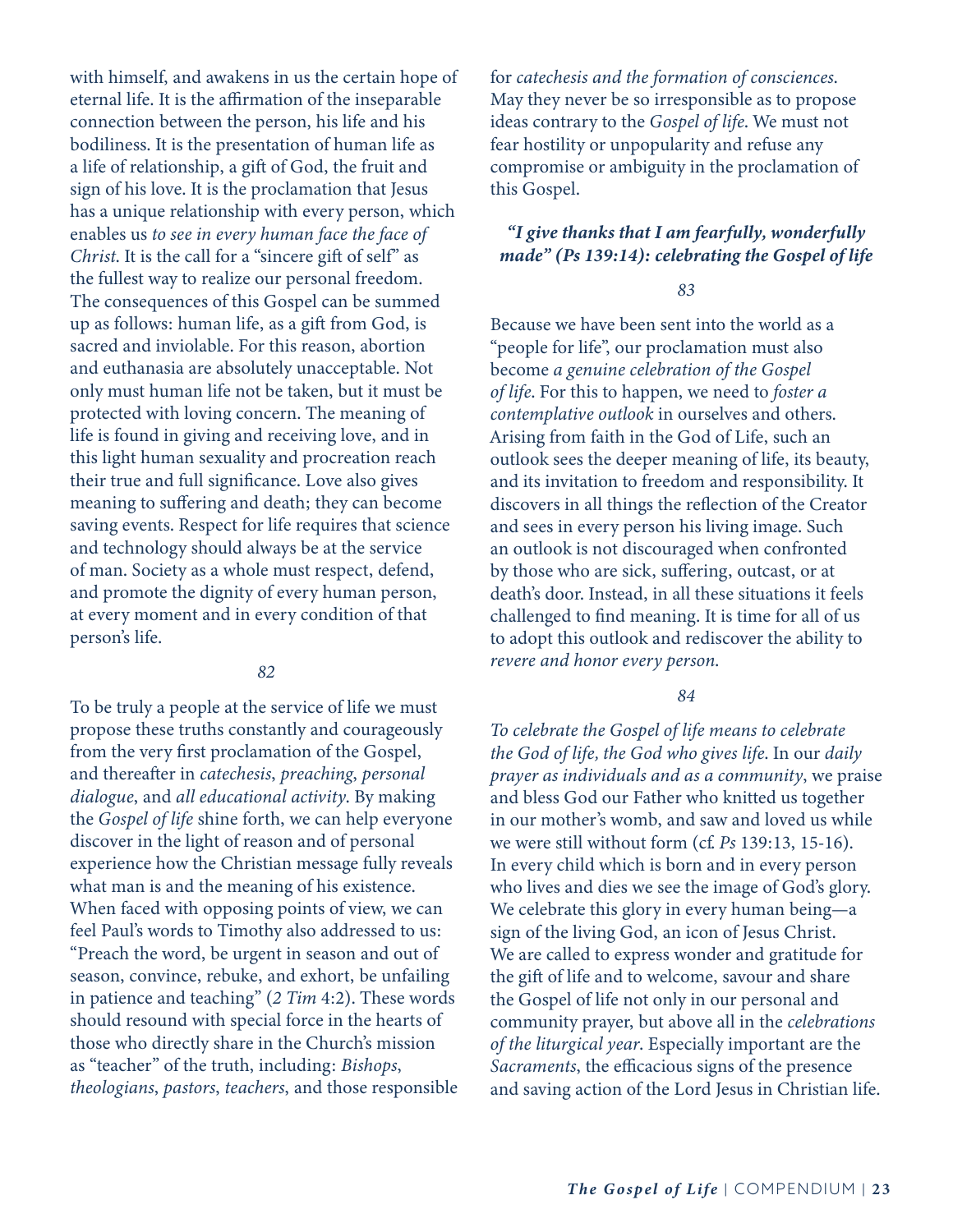They make us sharers in divine life, and provide the spiritual strength necessary to experience life, suffering, and death in their fullest meaning.

#### *85*

In celebrating the *Gospel of life* we also need to *appreciate and make use of the wealth of gestures and symbols present in the traditions and customs of different cultures and peoples*. I propose that a *Day of Life* be celebrated each year in every country, as already established by some Episcopal Conferences. Its primary purpose should be to foster in individuals, families, the Church, and civil society a recognition of the meaning and value of human life at every stage and in every condition.

#### *86*

The *Gospel of life* is to be celebrated above all in *daily living,* which should be filled with self-giving love for others. In this way, our lives will become a genuine and responsible acceptance of the gift of life and a heartfelt song of praise and gratitude to God who has given us this gift. It is in this context that heroic actions too are born. These are most solemn celebration of the *Gospel of life,*  for they proclaim it by the *total gift of self*. Such acts manifest the highest degree of love—to give one's life for the person loved. They are a sharing in the mystery of the Cross, in which Jesus reveals the value of every person, and how life attains its fullness in the sincere gift of self. However, there is also an everyday heroism made up of large and small gestures of sharing that build up an authentic culture of life. Part of this daily heroism is the witness of all "brave mothers who devote themselves to their own family without reserve, who suffer in giving birth to their children and who are ready to make any effort, to face any sacrifice, in order to pass on to them the best of themselves."16 While mothers often do not find support in the world around them, the Church thanks them for their invincible love!

#### *" What does it profit, my brethren, if a man says he has faith but has not works?" (Jas 2:14): serving the Gospel of life*

#### *87*

By virtue of our sharing in Christ's royal mission, our support and promotion of human life must be accomplished through the *service of charity*, which finds expression in personal witness, volunteer work, social activity, and political commitment. In our service of charity, *we must be inspired and distinguished by a specific attitude*: we must care for the other as a person for whom God has made us responsible. As disciples of Jesus, we are called to become neighbors to everyone (cf. *Lk* 10:29-37) and show special favor to those who are poorest, most alone, and most in need. In helping the hungry, the thirsty, the foreigner, the naked, the sick, the imprisoned—as well as the child in the womb and the old person who is suffering or near death—we have the opportunity to serve Jesus. *Where life is involved, the service of charity must be profoundly consistent*. It cannot tolerate bias or discrimination, for human life is sacred and inviolable at every stage and in every situation. The Church has an *outstanding history of charity*, and every Christian community must continue to write this history. Effective programs of *support for new life* must be implemented, with special closeness to mothers who, even without the help of the father, bring their children into the world.

#### *88*

All this involves a patient and fearless *work of education*, a continuous promotion of *vocations to service*, and the implementation of long-term, practical *projects and initiatives* inspired by the Gospel. At the first stage of life, *centers for natural methods of regulating fertility* should be promoted as a valuable help to responsible parenthood, in which all individuals, and in the first place the child, are recognized and respected in their own right, and where every decision is guided by the ideal of the sincere gift of self. *Marriage and family counseling agencies* should support and accompany every family in its mission as the "sanctuary of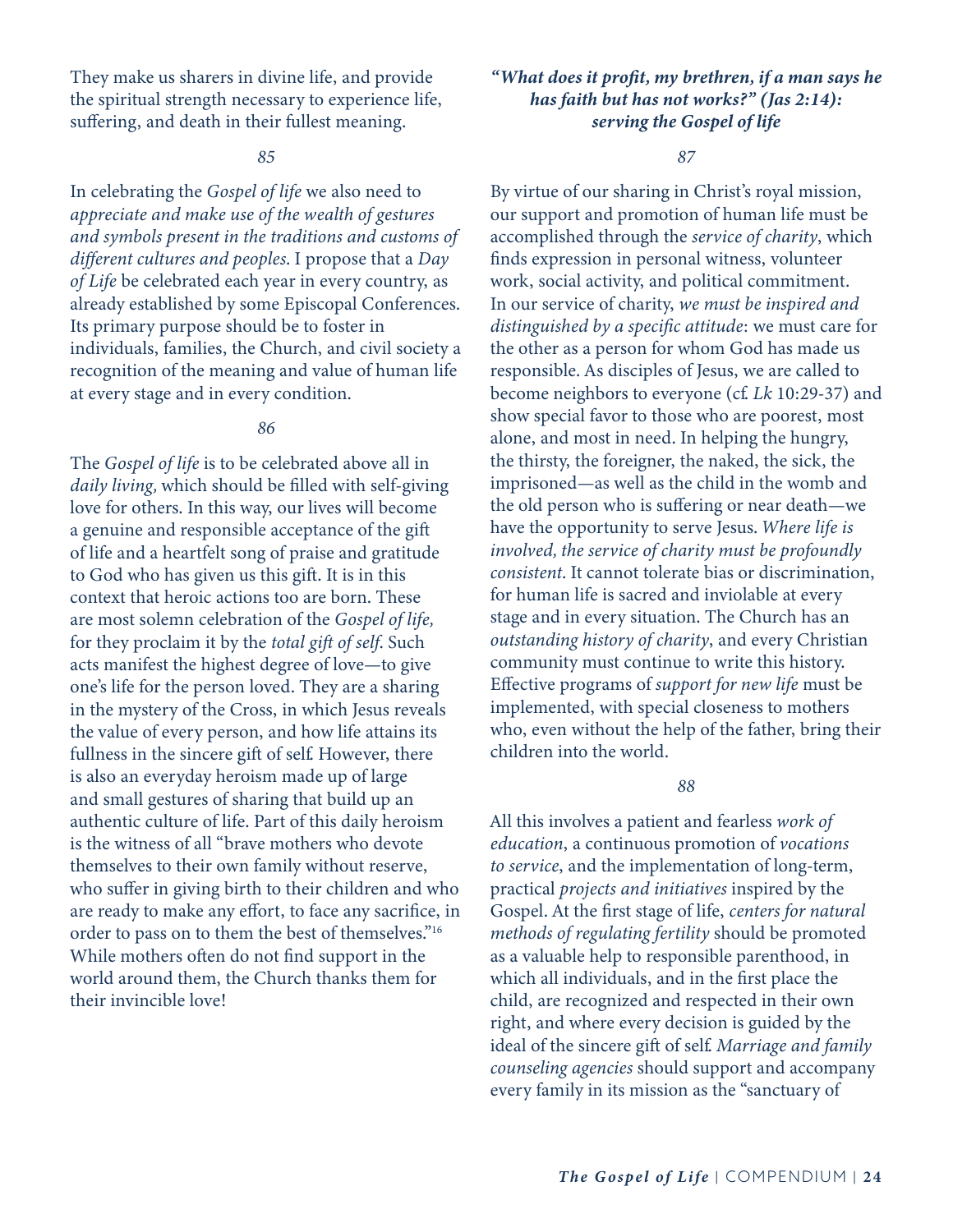life." Newborn life is also served *by centres of assistance and homes or centres where new life receives a welcome.* Thanks to the work of such centres, many unmarried mothers and couples in difficulty discover new hope and find assistance and support in overcoming hardship and the fear of accepting a newly conceived life. *Communities and agencies that address drug addiction, mental health, disability, and other challenges* give us new reasons for hope. When earthly life draws to a close, charity enables the *elderly* and *terminally ill* to enjoy genuinely humane assistance, particularly in response to anxiety and loneliness. In particular, *hospitals*, *clinics*, and *convalescent homes* above all should be places where suffering, pain, and death are understood in their human and Christian meaning.

*89*

Agencies and centres of service to life, and all other initiatives of support and solidarity need to be directed by people who are generous in their involvement and fully aware of the importance of the Gospel of life for the good of individuals and society. *A unique responsibility belongs to healthcare personnel—doctors, pharmacists, nurses, chaplains, men and women religious, administrators, and volunteers—*who are called to be guardians and servants of human life. In today's cultural and social context, in which science and the practice of medicine risk losing sight of their inherent ethical dimension, health-care professionals can be tempted to become manipulators of life, or even agents of death. The *Hippocratic Oath* requires every doctor to commit to absolute respect for human life. Such respect requires the *exercise of conscientious objection* in relation to abortion and euthanasia. "Causing death" can never be considered a form of medical treatment. It runs completely counter to the health-care profession, which is meant to be an impassioned and unflinching affirmation of life. Similarly, biomedical research must reject experimentation, research, or applications which disregard the dignity of the human person.

Volunteer workers have a specific role to play: they make a valuable contribution to the service of life when they combine professional ability and generous, selfless love. If charity is to be realistic and effective, the *Gospel of life* must also be implemented by *social activity and commitment in the political field,* as a way of defending life in our ever more complex and pluralistic societies. *Individuals, families, and groups* all have a responsibility for shaping society and developing cultural, economic, political, and legislative projects that contribute to the building of a society in which the dignity of each person is protected. This task is the particular responsibility of *civil leaders*. Called to serve the people and the common good, they have a duty to make courageous choices in support of life, especially through *legislative measures*. Laws play an important and sometimes decisive role in influencing patterns of thought and behavior. It is not enough to remove unjust laws; the underlying causes of attacks on life have to be eliminated by ensuring proper support for families and motherhood. *A family policy must be the basis and driving force of all social policies*.

*91*

Today an important part of policies which favor life is the *issue of population growth*. Public authorities have a responsibility to "intervene to orient the demography of the population,"17 but such interventions must always respect the primary responsibility of married couples and families, and cannot employ methods which fail to respect the person and fundamental human rights. It is morally unacceptable to encourage or impose the use of contraception, sterilization, or abortion in order to regulate births. Governments must strive to create conditions in which married couples can make choices about procreation with full freedom and genuine responsibility. They must then make efforts to ensure "greater opportunities and a fairer distribution of wealth so that everyone can share equitably in the goods of creation. Solutions must be sought on the global level by establishing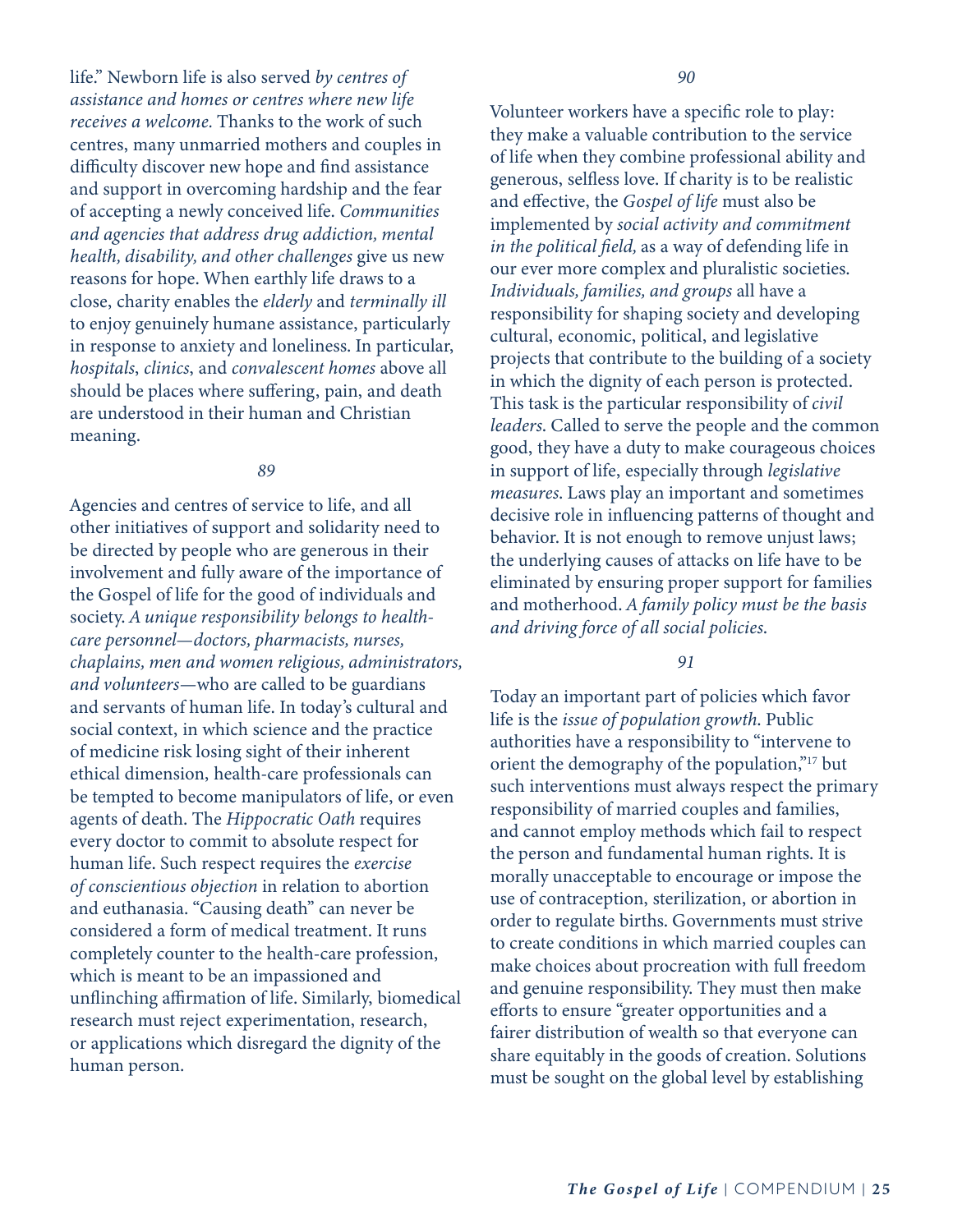a true *economy of communion and sharing of goods*, in both the national and international order."18 Service of the *Gospel of life* is therefore an immense and complex task. This is an area for positive cooperation with other Churches, ecclesial communities, religions, and all people of good will. *No single person or group has a monopoly on the defense and promotion of life. These are everyone's task and responsibility.*

#### *" Your children will be like olive shoots around your table" (Ps 128:3): the family as the "sanctuary of life"*

#### *92*

Within the "people of life," *the family has a decisive responsibility* as a community of life and love, founded upon marriage. Within the family each member is accepted, respected, and honored precisely because he or she is a person; and if any member is in greater need, the care he or she receives is all the more intense and attentive. The family is truly the *sanctuary of life*: the place in which the gift of life can be properly welcomed and protected. As the *domestic church*, the family is summoned to proclaim, celebrate, and serve the *Gospel of life*. Procreation is a unique event which clearly reveals that *human life is a gift received in order then to given as a gift*. Parents recognize that children are a gift to both of them, flowing from their mutual gift of love. It is above all in *raising children* that the family fulfils its mission to proclaim the *Gospel of life*.

#### *93*

The family *celebrates the Gospel of life* through *daily prayer,* both individual prayer and family prayer. But the celebration that gives meaning to every other form of prayer and worship is found in *the family's actual daily life together,* if it is a life of love and self-giving. This celebration thus becomes a *service to the Gospel of life*, expressed through *solidarity* as experienced within and around the family in the form of concerned, attentive, and loving care shown in the humble, ordinary events of each day. A particularly significant expression

of solidarity is a willingness to adopt or take in children without parents or in situations of serious hardship. True parental love is ready to go beyond the bonds of flesh and blood.

#### *94*

Special attention must also be given to the elderly. While in some cultures older people remain an important part of the family, in others the elderly are regarded as a useless burden and are left to themselves. Neglect of the elderly is intolerable. It is important to preserve, or to re-establish where it has been lost, a sort of "covenant" between generations. In this way aging parents can receive from their children the acceptance and solidarity that they themselves gave to their children when they brought them into the world. This is required by the divine commandment to honor one's father and mother (cf. *Ex* 20:12; *Lev* 19:3). The elderly themselves have a valuable contribution to make to the *Gospel of life*; they can and must *be sources of wisdom and witnesses of hope and love*. Modern social, economic, and cultural conditions make the family's task of serving life more difficult. In order to fulfil its vocation, *the family urgently needs to be helped and supported*.

#### *" Walk as children of light" (Eph 5:8): bringing about a transformation of culture*

#### *95*

A *great campaign in support of life* is urgently called for*. All together, we must build a new culture of life.* "New" because it will be able to confront and solve today's unprecedented problems affecting human life; new, because it will be adopted with deeper conviction by all Christians; new, because it will be capable of bringing about a serious and courageous cultural dialogue among all parties. While the urgent need for such a cultural transformation is linked to the present historical situation, it is also rooted in the Church's mission of evangelization. Like the yeast which leavens the whole measure of dough (cf. *Mt* 13:33), the Gospel is meant to permeate all cultures and give them life from within, so that they may express the full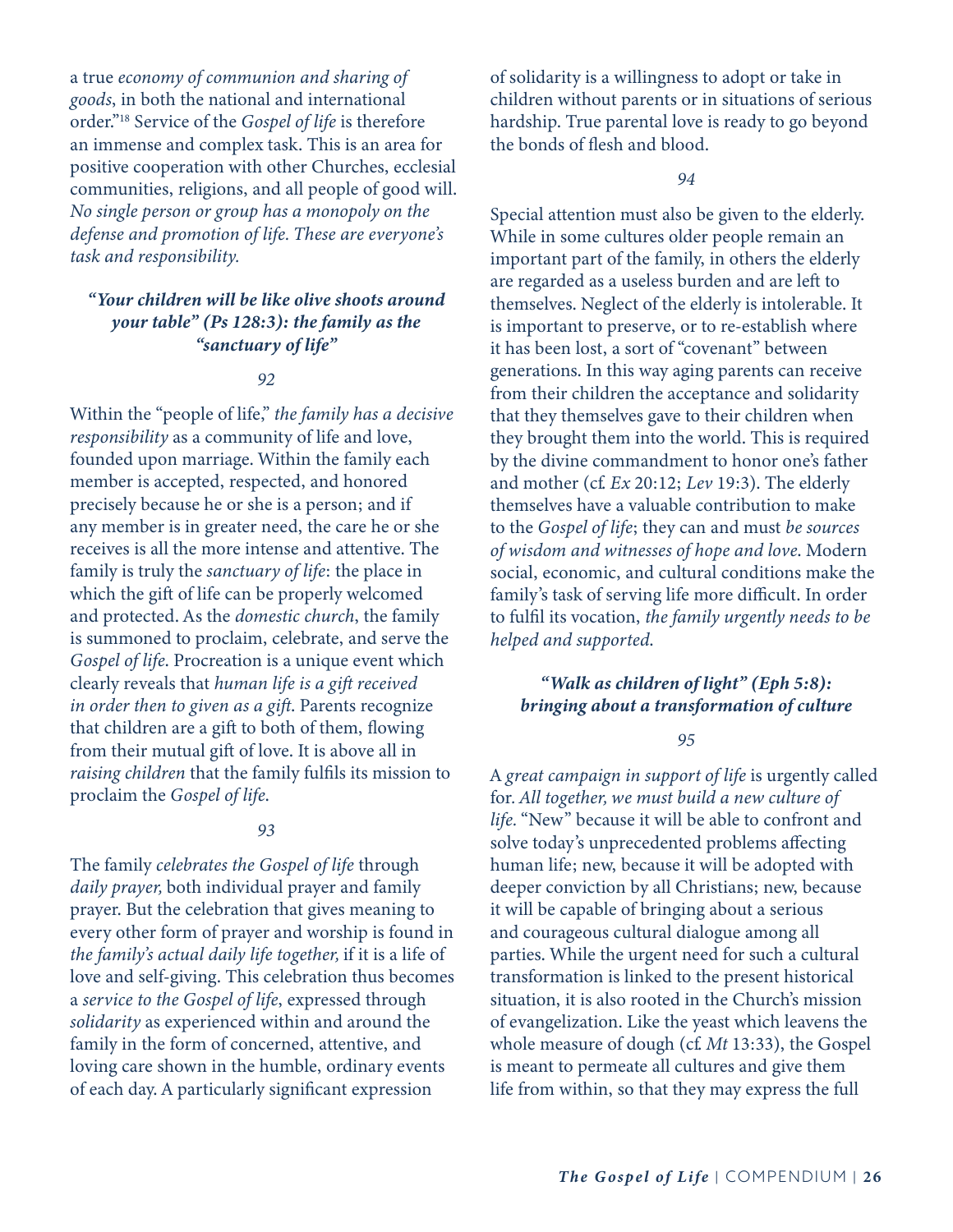truth about the human person. We need to begin with *the renewal of a culture of life within Christian communities themselves*. With great openness and courage, we need to question how widespread is the culture of life today among individual Christians, families, groups and communities in our Dioceses. With equal clarity and determination we must identify the steps we are called to take in order to serve life in all its truth.

#### *96*

The first and fundamental step towards this cultural transformation consists in *forming consciences* with regard to the incomparable worth of every human life. It is of greatest importance to *reestablish the essential connection between life and freedom*. There is no true freedom where life is not welcomed and loved; and there is no fullness of life except in freedom. Both realities are inextricably linked by the vocation to love, which gives each its truest meaning. No less critical is *the recovery of the necessary link between freedom and truth*. It is essential that man should acknowledge his inherent condition as a creature to whom God has granted being and life as a gift and a duty. Where God is denied and people live as though he did not exist, or his commandments are not taken into account, the dignity of the human person and the inviolability of human life end up being rejected or compromised.

#### *97*

Closely connected with the formation of conscience is the *work of education*. In particular, there is a need for education about the value of life from its very origins. The trivialization of sexuality is among the principal factors which have led to contempt for new life. We have a duty to offer, especially to adolescents and young adults, an authentic *education in sexuality and in love,* an education that includes *training in* chastity as a virtue which fosters personal maturity and makes one capable of respecting the spousal meaning of the body. The work of education also involves the *training of married couples in responsible procreation*, which requires couples to be obedient to the Lord's call

and to act as faithful interpreters of his plan. They are obliged to respect the biological laws inscribed in their person and to restrict themselves to *natural methods of regulating fertility*. This work of education also *cannot avoid a consideration of suffering and death*. Even pain and suffering have meaning and value when they are experienced in close connection with love received and given. Death is the door which opens wide on eternity and, for those who live in Christ, an experience of participation in the mystery of Christ's Death and Resurrection.

#### *98*

The cultural change we are calling for demands from everyone the courage to *adopt a new lifestyle,*  consisting in making practical choices on a correct scale of values: *the primacy of being over having, of the person over things*. This involves a moving from *indifference to concern for others, from rejection to acceptance of them*. In this mobilization for a new culture of life no one must feel excluded: *everyone has an important role to play.* Much depends on *teachers* and *educators*. *Intellectuals* are called to be active in the leading centers where culture is formed, in schools and universities, in places of scientific and technological research, of artistic creativity, and of the study of man. Specific contributions must also come from *universities*, particularly from Catholic universities, and from *Centers, Institutes, and Committees of Bioethics*. Similarly, *those in the mass media* have a serious responsibility to ensure that the messages they transmit support the culture of life.

#### *99*

*Women* occupy a unique and decisive place in transforming culture. It depends on them to promote a "new feminism" which rejects the temptation of imitating models of "male domination," in order to acknowledge and affirm the true genius of women in every aspect of society. I address to women this urgent appeal: "Reconcile people with life." You are called to bear witness to the meaning of genuine love, of that gift of self and of that acceptance of others which are present in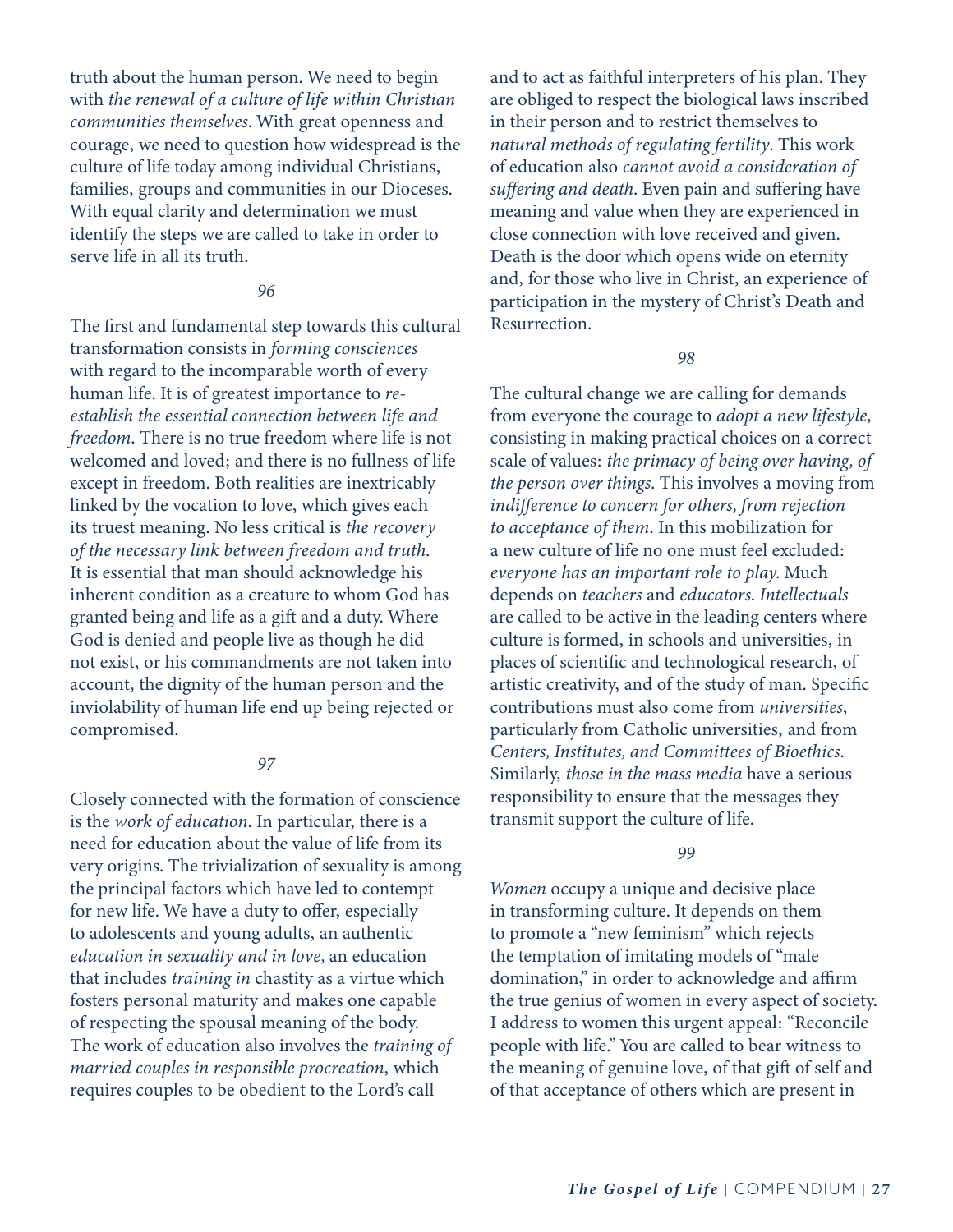a special way in the relationship of husband and wife, but which ought also to be at the heart of every other interpersonal relationship. Women first learn and then teach others that human relations are authentic if they are open to accepting the other person: a person who is recognized and loved because of the dignity that comes from being a person and not from other considerations, such as usefulness, strength, intelligence, beauty, or health. I would like to say a special word to *women who have had an abortion*. The Church is aware that in many cases this was a painful and even shattering decision influenced by many factors. What happened was and remains terribly wrong. But do not give into discouragement and do not lose hope. The Father of mercies is ready to give you his forgiveness and his peace in the Sacrament of Reconciliation. To the same Father and his mercy you can with sure hope entrust your child.

#### *100*

In the great endeavor to build a culture of life we are *inspired and sustained by the confidence* that comes from knowing that the *Gospel of life* is growing and producing abundant fruit. While the culture of death has powerful resources, we know that we can rely on the help of God, for whom nothing is impossible (cf. *Mt* 19:26). *A great prayer for life is urgently needed*, a prayer which will rise up throughout the world. May an impassioned plea rise to God, the Creator and lover of life, from every Christian community, from every group and association, from every family, and from the heart of every believer. Let us discover anew the humility and courage to *pray and fast* so that power from on high will break down the walls of lies and deceit.

#### *" We are writing this that our joy may be complete" (1 Jn 1:4): the Gospel of life is for the whole of human society*

#### *101*

The revelation of the *Gospel of life* is given to us as a good to be shared with all people. It is not for believers alone: *it is for everyone*. Although faith provides special light and strength, this question

arises in every human conscience which seeks the truth and cares about the future of humanity. To be actively pro-life is to contribute to the *renewal of society* through the promotion of the common good. It is impossible to further the common good without acknowledging and defending the right to life, upon which all other inalienable rights of individuals are founded and from which they develop. There can be no *true democracy* without a recognition of every person's dignity and without respect for his or her rights. Nor can there be *true peace* unless *life is defended and promoted*. As Pope Paul VI highlighted: "Every crime against life is an attack on peace, especially if it strikes at the moral conduct of people."19 Thus, may the "people for life" constantly grow in number and may a new culture of love and solidarity develop.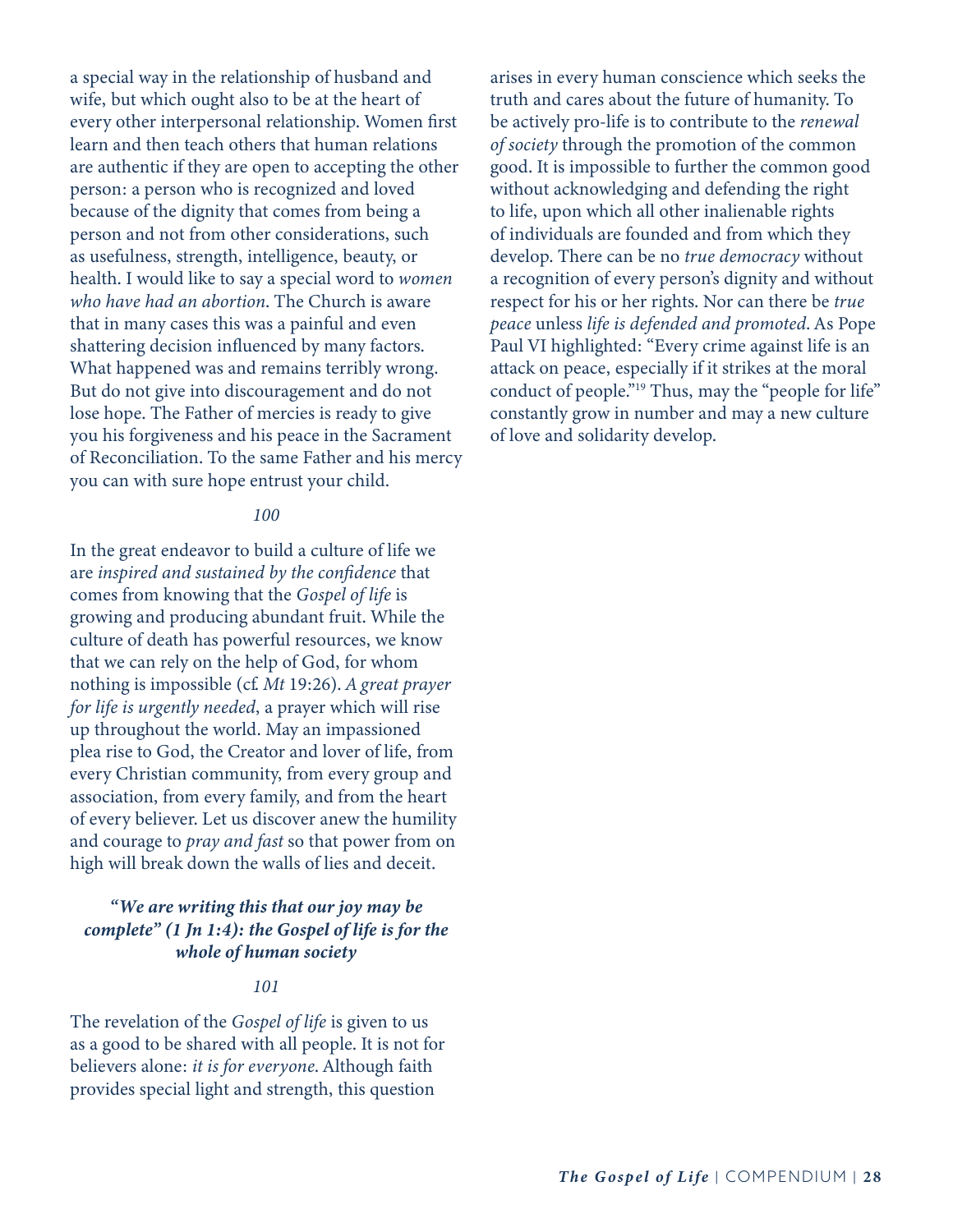## CONCLUSION

#### *102*

At the end of this Encyclical, we look again to the Lord Jesus, "the Child born for us" (cf. *Is* 9:6). In the mystery of Christ's Birth, the encounter of God with man takes place and the earthly journey of the Son of God begins, which will culminate in the gift of his life on the Cross. By his death, Christ will conquer death and become the source of new life for all humanity. The one who accepted "Life" in the name of all and for the sake of all was Mary, the Virgin Mother; she is thus most closely associated with the *Gospel of life*. Through her acceptance and loving care for the life of the Incarnate Word, human life has been rescued from eternal condemnation. For this reason, Mary is "a mother of all who are reborn to life." In Mary, the Church discovers the meaning of her own motherhood. Mary's experience is the *incomparable model of how life should be welcomed and cared for*.

#### *"A great portent appeared in heaven, a woman clothed with the sun" (Rev 12:1): the motherhood of Mary and of the Church*

#### *103*

The relationship between the mystery of the Church and Mary appears clearly in the Book of Revelation: "A great portent appeared in heaven, a woman clothed with the sun, with the moon under her feet, and on her head a crown of twelve stars" (12:1). In this sign the Church recognizes an image of her own mystery: present in history, she knows that she transcends history, inasmuch as she constitutes on earth the "seed and beginning" of the Kingdom of God. She sees this mystery fulfilled in complete and exemplary fashion in Mary. The Church is fully aware that she bears within herself the Savior of the world. She is aware that she is called to offer Christ to the world, giving men and women new birth into God's own life. But the Church cannot forget that her mission was made

possible by the motherhood of Mary. The Church's spiritual motherhood is only achieved through the pangs and the "labor" of childbirth, that is to say, in constant tension with the forces of evil which still roam the world. Mary too had to live her motherhood amid suffering. At Calvary, Mary shares in the gift which the Son makes of himself. The "yes" spoken on the day of the Annunciation reaches full maturity on the day of the Cross, when the time comes for Mary to receive and beget as her children all those who become disciples.

#### *"And the dragon stood before the woman* **…** *that he might devour her child when she brought it forth" (Rev 12:4): life menaced by the forces of evil*

#### *104*

The "woman" (12:1) of the Book of Revelation is also accompanied by "a great red dragon" (12:3), which represents Satan and all the powers of evil at work in history. The hostility of the powers of evil is, in fact, an insidious opposition which, before affecting the disciples of Jesus, is directed against his mother. To save the life of her Son, Mary has to flee with Joseph and the Child into Egypt (cf. *Mt* 2:13-15). Mary thus helps the Church to realize that *life is always at the center of a great struggle* between good and evil, light and darkness. The dragon wishes to devour "the child brought forth" (cf. *Rev* 12:4), a figure of Christ, whom Mary brought forth. But in a way, that child is also a figure of every person, every child, especially every helpless baby whose life is threatened. It is precisely in the "flesh" of every person that Christ continues to reveal himself and to enter into fellowship with us, so that *rejection of human life is really a rejection of Christ*. This is the truth which Christ reveals to us and the Church continues to proclaim: "Whoever receives one such child in my name receives me" (*Mt* 18:5); "Truly, I say to you, as you did it to one of the least of these my brethren, you did it to me" (*Mt* 25:40).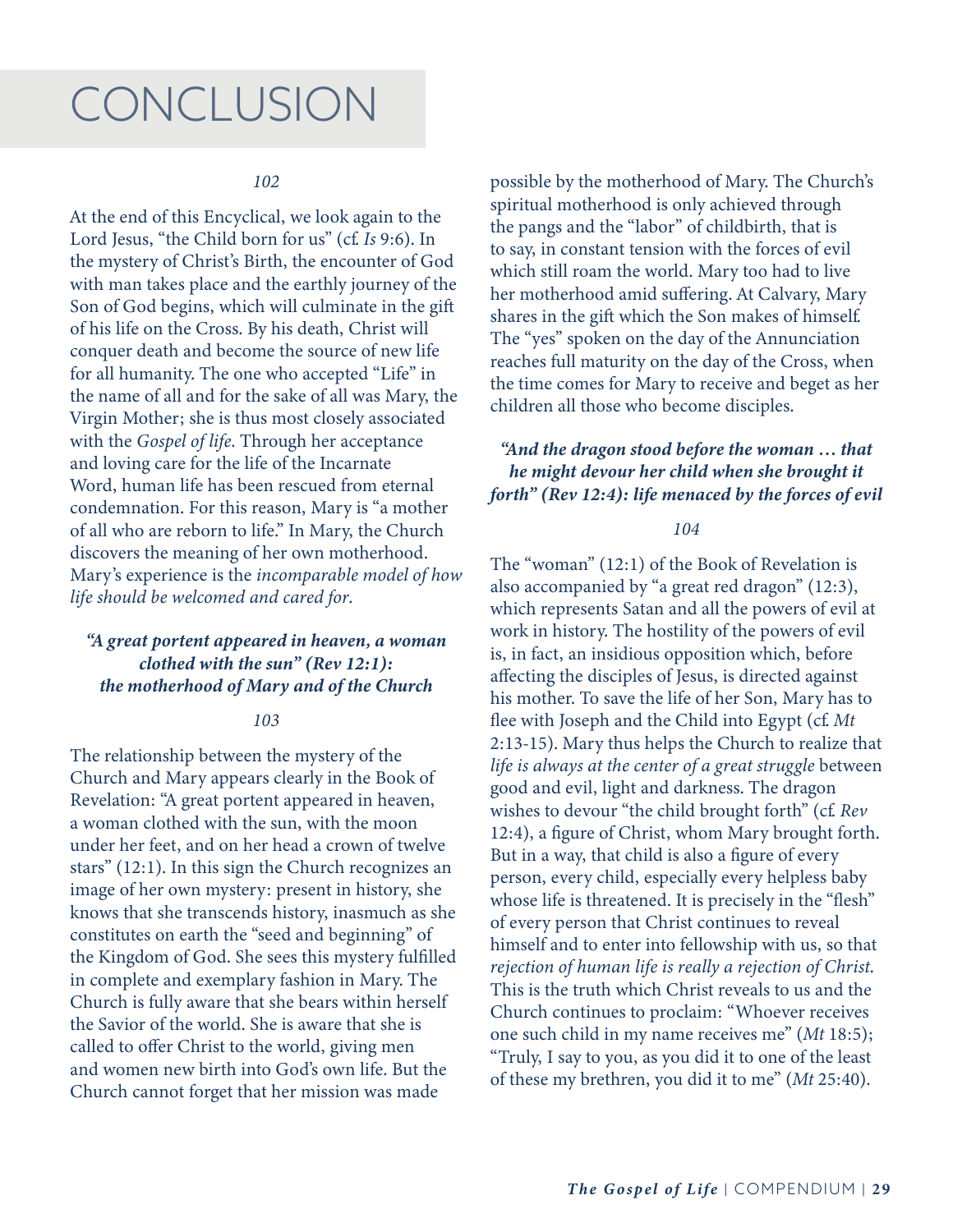#### *"Death shall be no more" (Rev 21:4): the splendor of the Resurrection*

#### *105*

The angel's Annunciation to Mary is framed by these reassuring words: "Do not be afraid, Mary" and "with God nothing will be impossible" (*Lk* 1:30, 37). The Virgin Mother's whole life is permeated by the certainty that God is near to her and that he accompanies her with his providential care. Mary is a living word of comfort for the Church in her struggle against death. Showing us the Son, the Church assures us that in him the forces of death have already been defeated. *The Lamb who was slain* is alive, bearing the marks of his Passion in the splendor of the Resurrection. He proclaims *the power of life over death*. And as we, the people of life and for life, make our way in confidence towards "a new heaven and a new earth" (*Rev* 12:10), we look to her who is for us "a sign of sure hope and solace."<sup>20</sup>

O Mary, bright dawn of the new world, Mother of the living, to you do we entrust the cause of life Look down, O Mother, upon the vast numbers of babies not allowed to be born, of the poor whose lives are made difficult, of men and women who are victims of brutal violence, of the elderly and the sick killed by indifference or out of misguided mercy.

Grant that all who believe in your Son may proclaim the Gospel of life with honesty and love to the people of our time.

Obtain for them the grace to accept that Gospel as a gift ever new, the joy of celebrating it with gratitude throughout their lives and the courage to bear witness to it resolutely, in order to build, together with all people of good will, the civilization of truth and love, to the praise and glory of God, the Creator and lover of life.

Given in Rome, at Saint Peter's, on 25 March, the Solemnity of the Annunciation of the Lord, in the year 1995, the seventeenth of my Pontificate.

—

*Pope John Paul II*